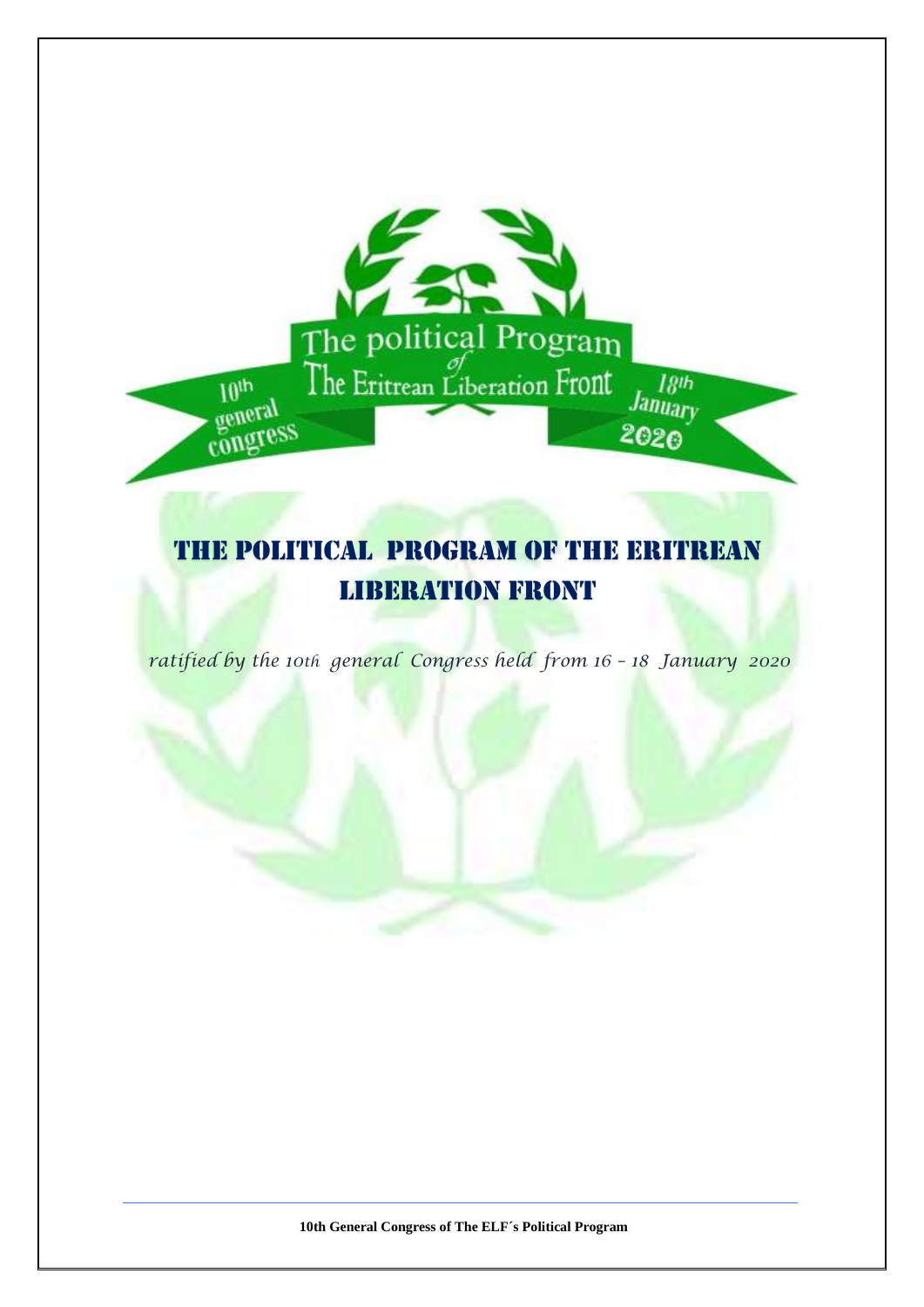# Table of Contents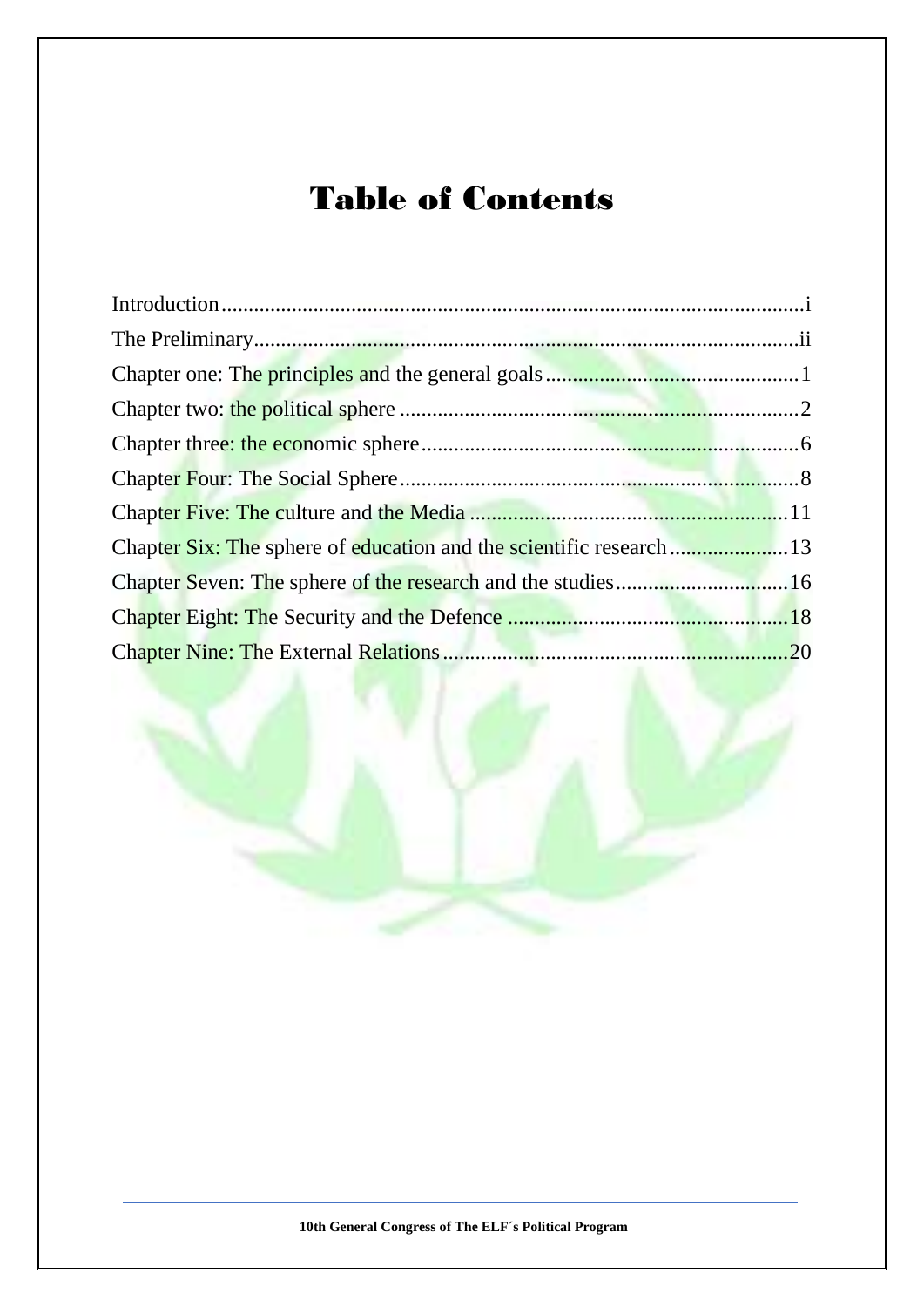# Introduction

<span id="page-2-0"></span>Any political program for any political organization is one of the most important pillars of its structure and is a compass for its leadership, cadres and members. For this reason, the political program should address, in general terms, all political, social and economic issues of the society. These lines as a whole should constitute a set of principles and goals that the appropriate organization seeks to achieve, whether be the strategy or the interim phase at all levels. Hence the organization will be in a position to direct its work. when the political organization command this comprehensive, coherent and clear vision, it must seek working methods that suit the current stage without forgetting the future with its hopes and aspirations and without neglecting the past with its successes and failures.

The Eritrean Liberation Front hopes that this political program will be a renewed formula and open to ideas that facilitates cross fertilization within the internal frameworks of the organization at all levels. Bringing with it the objective conditions surrounding the front.

This program included the vision of the ELF at all levels and it was classified into nine chapters, as it was stated in its table of content.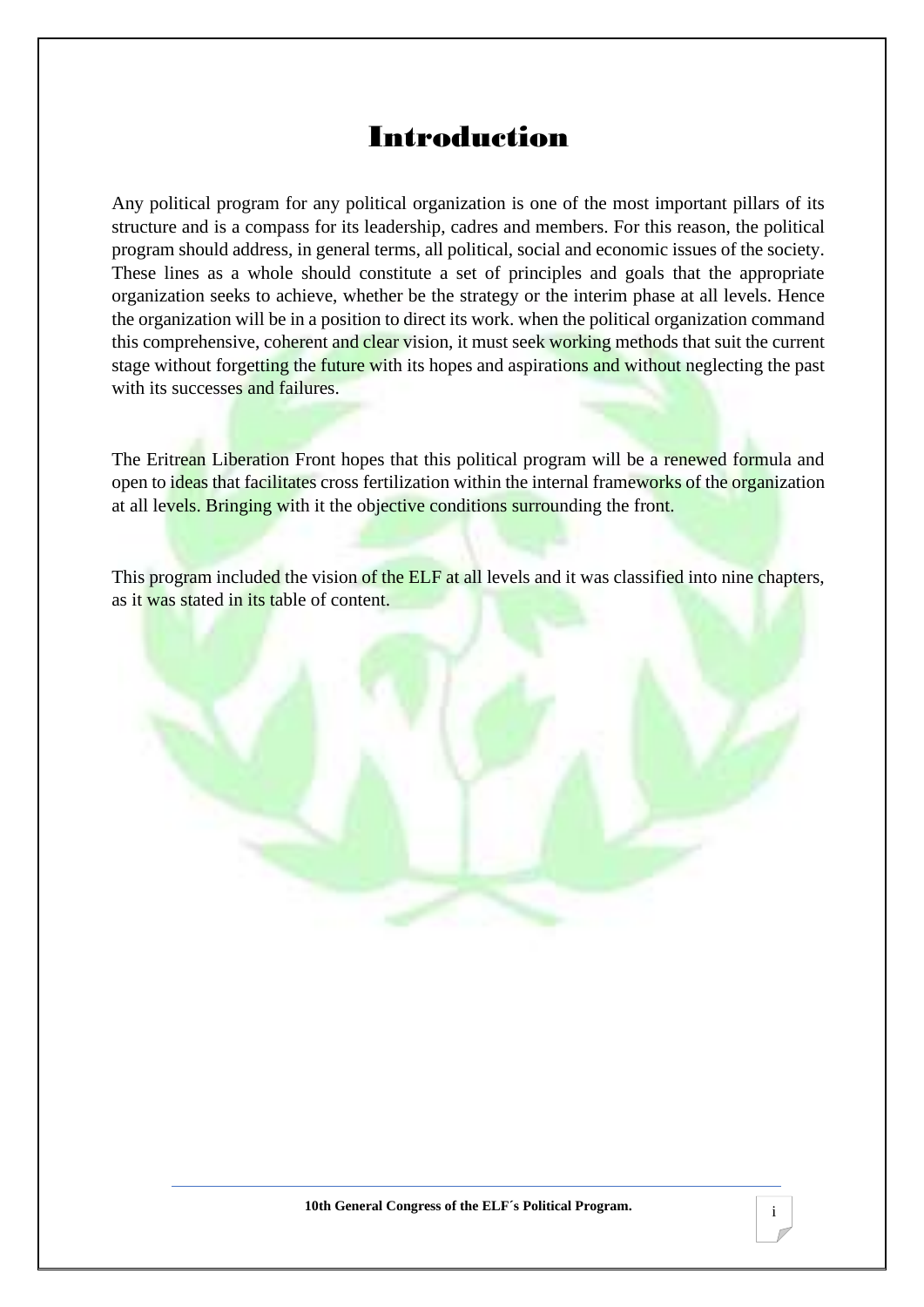# The Preliminary

<span id="page-3-0"></span>The leadership role of the Eritrean Liberation Front stems from being the forefront that ignited the revolution and awakened the Eritrean patriotism in the soul and approved the first political program emanating from the first conference in which the masses participated in the Eritrean arena. It was the first organization which indicated in its program for the formation of the shape of the aspiring democratic state and the force it should constitute.

Not only that, but the Front was the force that solidly defended the rights and aspirations of the Eritrean people to freedom. The Front had confronted the colonial power and its subversive projects. It was the first organization to point out the danger of the totalitarian regime in the Eritrean homeland talked about the crises that it would devote to.

We, on the Eritrean liberation front are facing the consequence of the devastating policies of the dictatorial regime. We affirm that stability, peace, and national unity in Eritrea are guaranteed by justice and true national partnership in power and wealth. Moreover, they have to acknowledge the gravity of the unjust injustices inflicted on many regions and national components and working to rectify them.

The distinguishing feature of the Eritrean reality today is the emergence of the demanding civil movements in which the Eritreans are increasingly involved and that have begun to enter the scene of resistance against the exclusionary regime and its non-patriotic policies. Our people from all walks of life are also struggling to put an end to the militarization of the society, its aggressive policies and eliminate all various discrimination between the Eritreans. They will also stand against the planned demographic change, the systematic displacement of youth and the breaking down of the Eritrean family.

Our struggle on the Eritrean Liberation Front today is a struggle for voluntary Eritrean national unity based on national partnership, equality between Eritreans in rights and duties. To achieve these goals and objectives, we need to muster the forces that have a real stake to effect change. We need as well to muster national energies and collective efforts to bring the desirable changes. The Liberation Front considers itself an extension of a historical action made by the Eritreans. ELF is the appropriate arena and the militant base. To strength it today, the victory process must be accelerated. To achieve this positive outcome, we all need to override personal vested interest, our petty things, our concerns and stereotypes. The current stage, its nature and circumstances force us to struggle together in order to wrest our rights and establish a homeland of justice and freedom. That is why we call upon all, through this program for each and every one to assume their historical responsibilities

We firmly confirm that we in the Eritrean Liberation Front want a democracy that depends on its means, methods, behaviour and its approach on the peaceful democratic transfer of power. This will be entrenched in a constitution that guarantees the rights of all Eritreans. The constitution must be discussed in an atmosphere of equality and freedom. A constitution agreed upon by the spectrum of the Eritrean society and not an instrument of acquiescence imposed by the ruler. A constitution whose content and purposes are not inconsistent with human rights and the values of our people, beliefs, privacy, and coexistence. A constitution that guarantees the rights of all Eritreans in recognition of human dignity, the right of the society in its entirety and to have a secure life for every one of its citizens. The will of the Eritrean people expressed through free elections will only be the source for the government authority.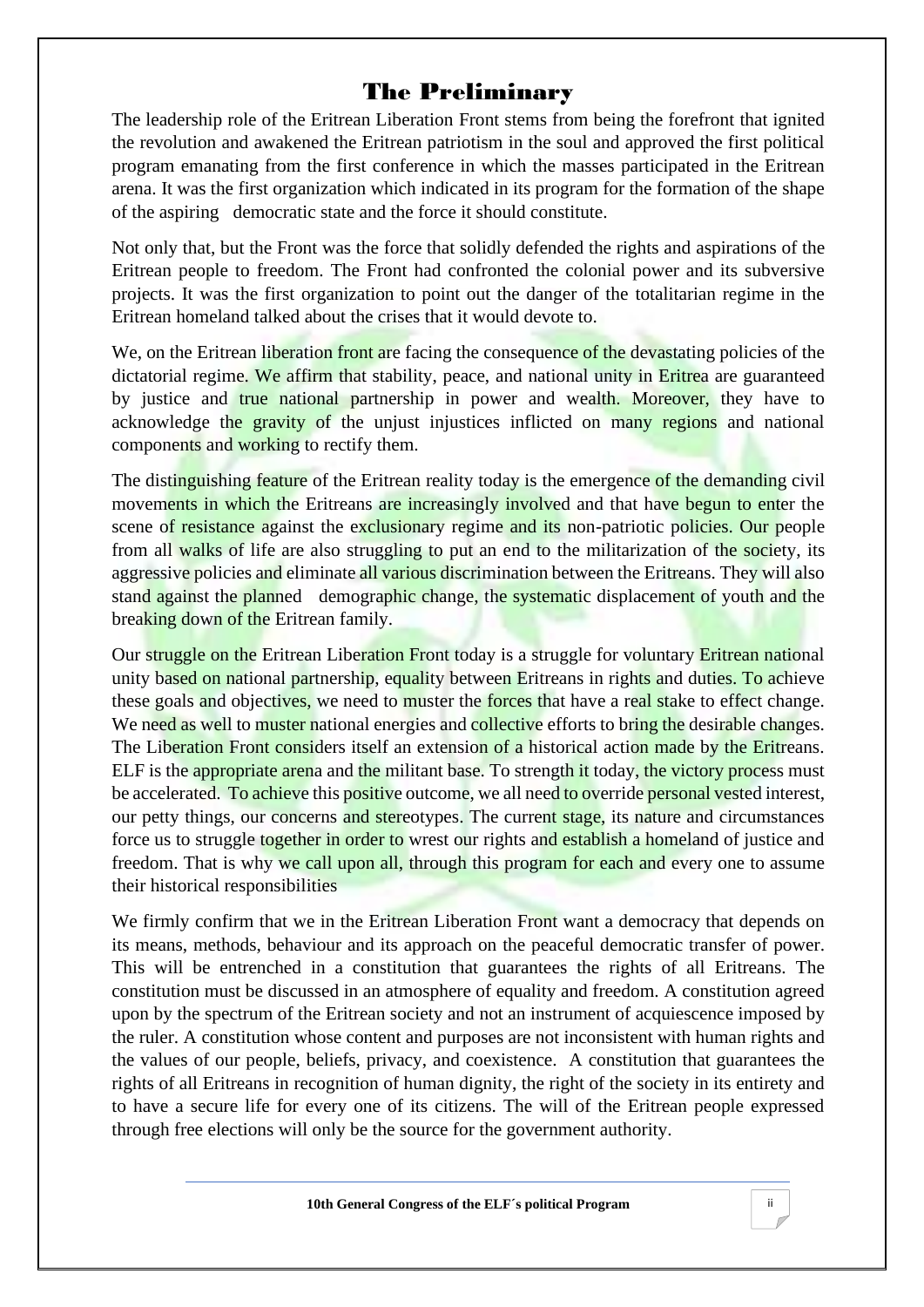# <span id="page-4-0"></span>Chapter one: The principles and the general goals

## **First: The general principles**

The Eritrean Liberation Front based on its political platform focuses on the following principles:

- Eritrea's independence was not a gift from anyone. It was rather paid for by our people during the thirty years of struggle.
- **Example 1** Eritrea's unity, land and people, are our national starting point.
- Rights in the Eritrean homeland are acquired through citizenship.
- Our multiculturalism is the richness and strength of our unity
- Democracy, pluralism and social justice are irreplaceable.
- The protection of human rights and public freedoms is the foundation of state building

## **Secondly: The general goals:**

- The toppling of the dictatorial regime in Eritrea.
- Building a strong and stable state with modern institutions.
- Strengthening confidence among the components of the Eritrean people.
- Building a united and integrated society.
- Comprehensive development in all sectors and the equitable distribution of wealth.
- Expanding the dissemination of knowledge and deepening its roots in society.
- Expanding the establishment of study and research centres and to support it real support.
- Strengthening the role of the family in the society and the state.
- Positive discrimination of upgrading and promoting women's role in all fields.
- Childhood care along with taking care of it.
- Encouraging and motivating the youth to participate positively in all fields

**10th General Congress of the ELF´s Political Program.**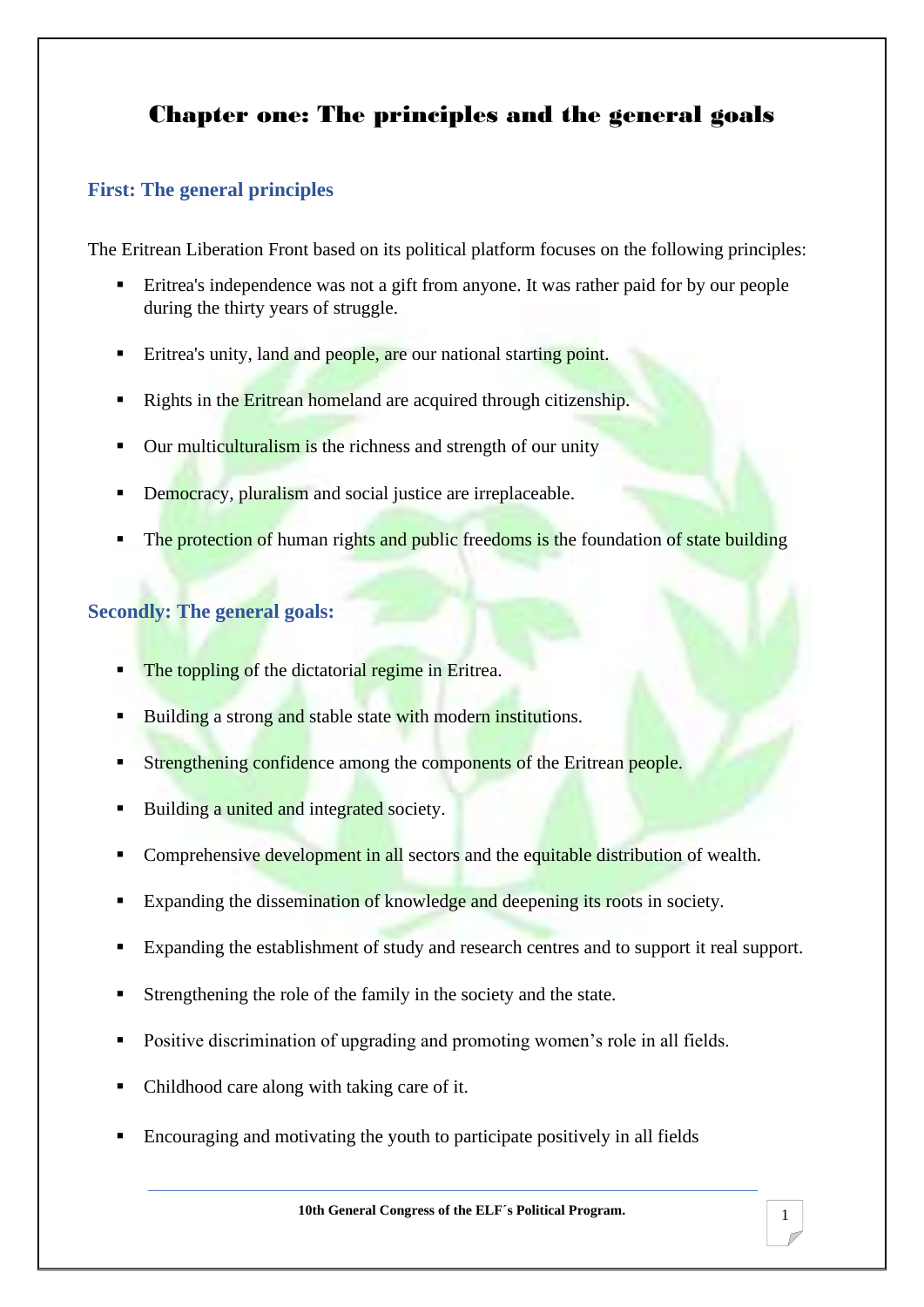# Chapter two: the political sphere

# <span id="page-5-0"></span>**First: Toppling the dictatorial regime**

(a) The Eritrean Liberation Front seeks to overthrow the dictatorial regime in Eritrea and believes in the following:

- Toppling it by all available means.
- Differentiate between the regime and the state, as the regime means the dictator, his aides, his henchmen and their institutions, whereas, the state means the land, the people, sovereignty and the public institutions.
- (b) ELF will coordinate with all the active political and civil Eritrean forces that believe in the unity of the Eritrean people, its territorial integrity and its sovereignty

## **Secondly: The transitional phase**

#### **The transitional phase concept**

The transitional phase is the decisive stage that follows the fall of the regime, and it is an inevitable stage of any democratic transformation.

One of the decisive stage characteristics is the falling of the head of the regime, whereas his aides, henchmen and the associated stakeholders do not entirely fall with him. Instead they try to come to power by detouring techniques and become the nucleus of a counter-revolution to the new government.

To achieve their objective they will desperately try to depreciate the prestige of the state and weaken its authority.

This transitional phase is a sensitive stage in the life of the states and must be dealt with advanced awareness and special care according to the following criteria:

■ Working with all the forces of the Eritrean people organized in political or civil frameworks and the large sectors of the people to form a coalition to run the country through a phased national charter to be agreed upon by everyone so that the following can be achieved: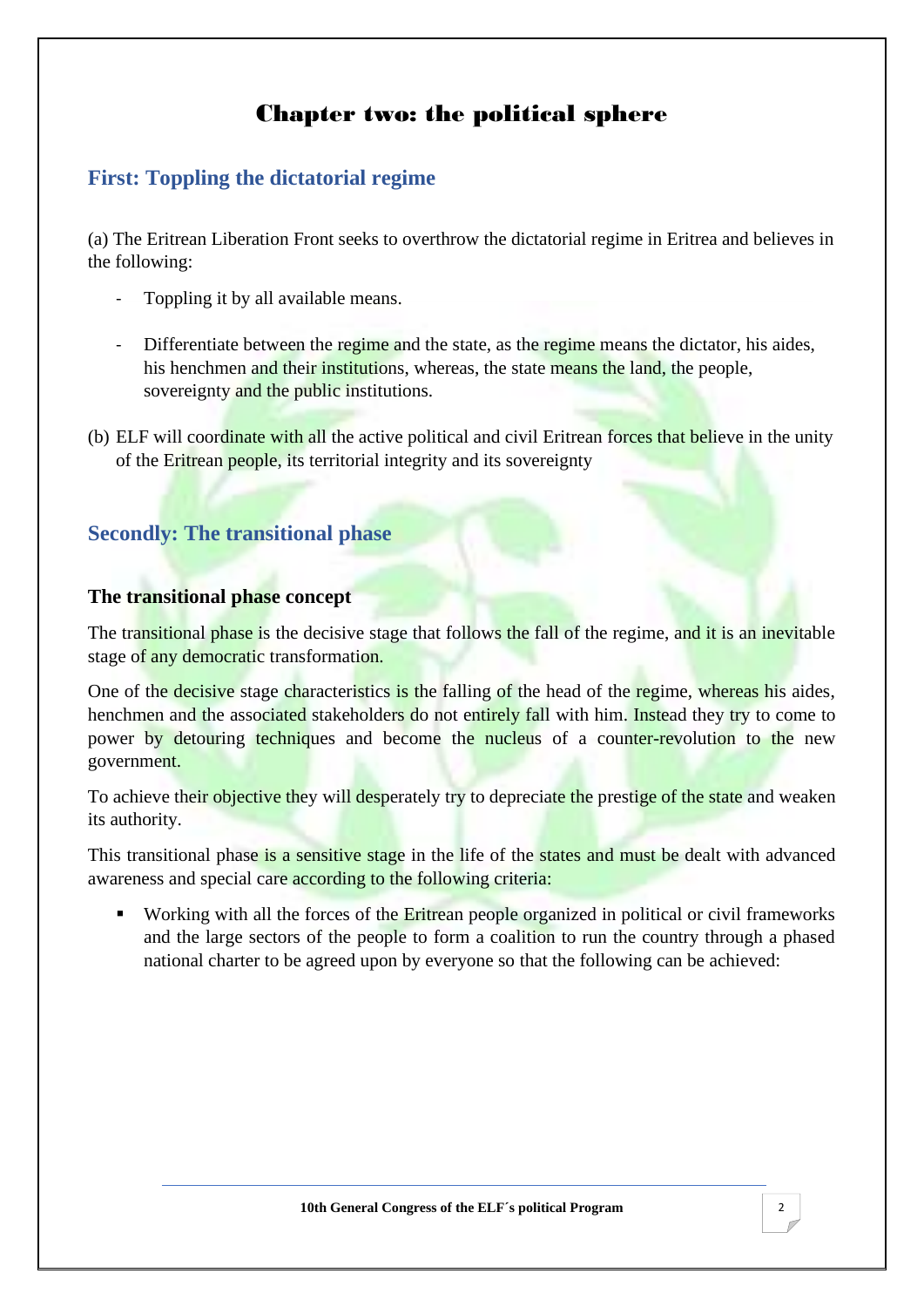#### **(A)A state administration which will facilitate the achievement of the following:**

- Preserving the unity and integrity of the Eritrean land.
- Maintaining the state's institutions, facilities and public property.
- **•** Preserving the lives and property of citizens and foreigners.
- Preserving the diplomatic and representative corps.

#### **(B) The National Charter:**

Preparing a national charter to be agreed upon by all political and civil forces, national figures and notables of the society. This group will determine the duration of the transitional phase and prioritize the urgent issues that need immediate solutions.

#### **(C) The issue of the detainees, the abductees and the enforced disappearances:**

The issue of detainees, abductees and enforced disappearances is one of the urgent issues that cannot be compromised and procrastinated and should be resolved during the transitional period. It is in view of this understanding that the liberation front seeks to resolve this chronic issue by giving it the priority in the transitional charter phase.

#### **(D) The refugee case:**

The suffering of our people in the refugee camps which lasted so far for more than half a century, is still fresh as a wound that did not heal since it began in the 1967th AD. It took place when the army of the Ethiopian occupation applied the scorched earth policy. Ever since then, the refuges exodus continued even in the era of an independent Eritrea state under the rule of the dictatorial elites. The responsibility for the crime of their continuous suffering in the miserable refugee camps and not returning to their homeland after nearly thirty years of independence falls on the shoulders of the dictatorial regime. Unfortunately, the Eritrean people have been inflicted by this dictatorial regime for quite a period. Of course, the refugee issue like its counter parts above is one of the urgent issues that does not accept compromise and procrastination. In view of this understanding, ELF seeks to resolve this chronic issue as follows:

The refugee issue should be given a priority similar to that of the detainees, abductees and disappeared persons in the transitional charter to ensure the following: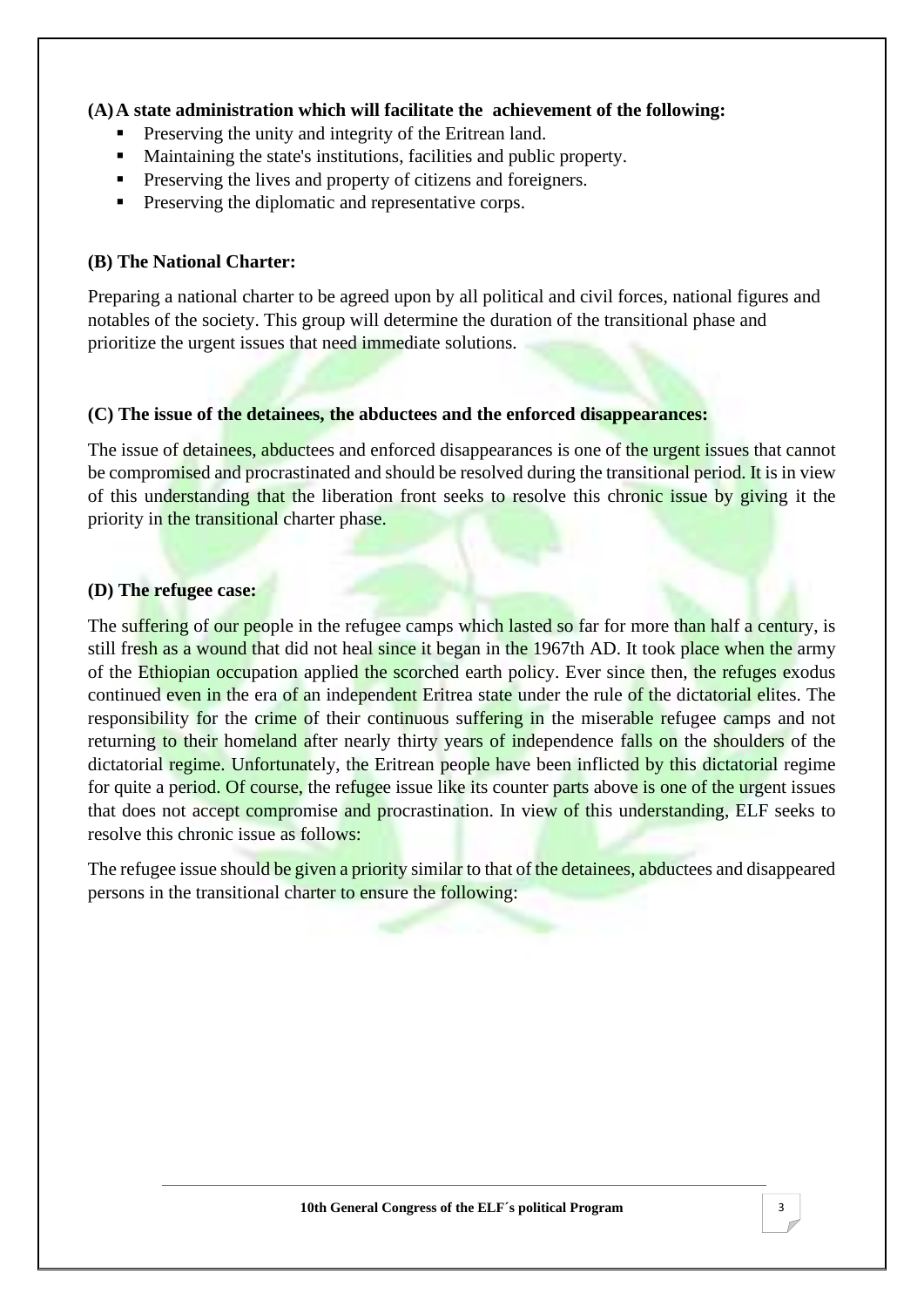- Create a commission to organize the refugee return process.
- Solving the land issue in parallel with the solution to the refugee issue, as they are closely related in many aspects. This action will provide the conditions for the return of the refugees to their areas of origin and to provide them with adequate compensation in a way that guarantees them to have a decent life thereafter.

#### **(E) The land issue:**

The land issue is considered one of the most important issues that concern all those keen on the Eritrean homeland and its unity. The policies pursued by the dictatorial elite regime have created a crisis of national reality that is conducive to produce rift in the social fabric. That is why all Eritrean people should strive to solve it as soon as possible so as to preserve the homeland, its unity and cohesion. Needless to say that most of the Eritrean lands are known and related to specific groups or components

They kept this land, lived there, enlivened it by farming it and used it as a pasture.

Owning the land by its owners does not deny the others from co-living in the context of mutual consent and co-existence. This is possible as long as they are not transferred from one region to another with the new order of the regime. In the past, moving of individuals from one region to another took place automatically and spontaneously. As a consequence, there was no negative reaction from the indigenous population. However the policy of the organized forced resettlement adopted by the sectarian regime was neither accepted by the deportees nor by the indigenous population. The implementation of this forced resettlement was meant to achieve two goals for the regime: first to fulfil their sectarian goal by effecting a demographic change and secondly to apply a divide and rule policy which guarantees the regime the consolidation of its power.

Based on the foregoing, the Eritrean Liberation Front will seek to include the land issue within the national charter phase. It will be one of the priorities of the transitional government to ensure the establishment of a commission for the land issue that operates within the following mechanism:

- Issuing an urgent decision, including deterrent penalties, criminalizing assaults and selfconduct on land issues.
- Issuing a decisive decision whereby any decision issued by the dictatorial regime regarding the land is cancelled, and all his actions are considered null and void.
- Providing the original areas of the deportees with all services.
- Compensating the deported persons with a remuneration in compensation for every building they constructed or the land they reclaimed
- To transfer all deportees to their places of origin at the expense of the state.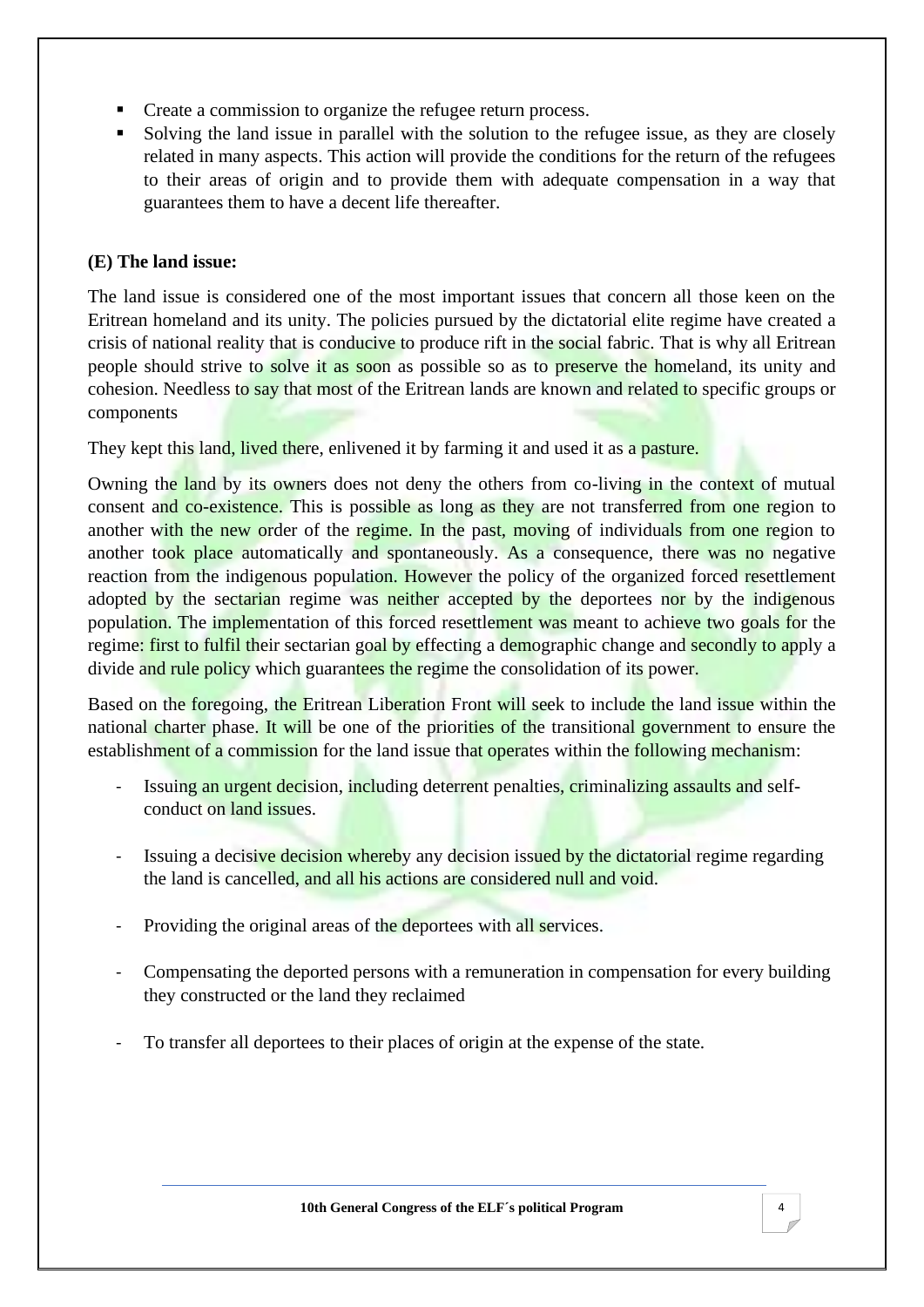#### **(F) The National Reconciliation Conference**

Carrying out a true national reconciliation that does not exclude anyone, through which we guarantee a secure and stable homeland in which everyone is happy. Accordingly, a transitional justice body should be formed, with reconciliation based on the following:

First: an inventory of all crimes, classification and tallying of the victims and their where about.

Secondly: the perpetrators of those crimes must acknowledge their crimes and those upon whom they have committed the crimes.

Thirdly: Redressing and compensating the victims.

Fourthly: Holding a comprehensive national reconciliation in light of the results of the above.

# **Thirdly: The post-transition state administration:**

The Eritrean Liberation Front seeks to execute the following program:

(A) Preparing a permanent constitution for the country with the participation of all political and civil forces, national personalities, notables and dignitaries of the society and members of all the Eritrean people in all its spectrum. Forming an independent national commission for the country's general elections.

(B) The establishment of a Supreme Constitutional Court that handles all legal disputes.

(C) Establishing a decentralized system of government in the country through which everyone's participation in power is achieved.

(D) Establishing a modern institutions and a capable administrative body.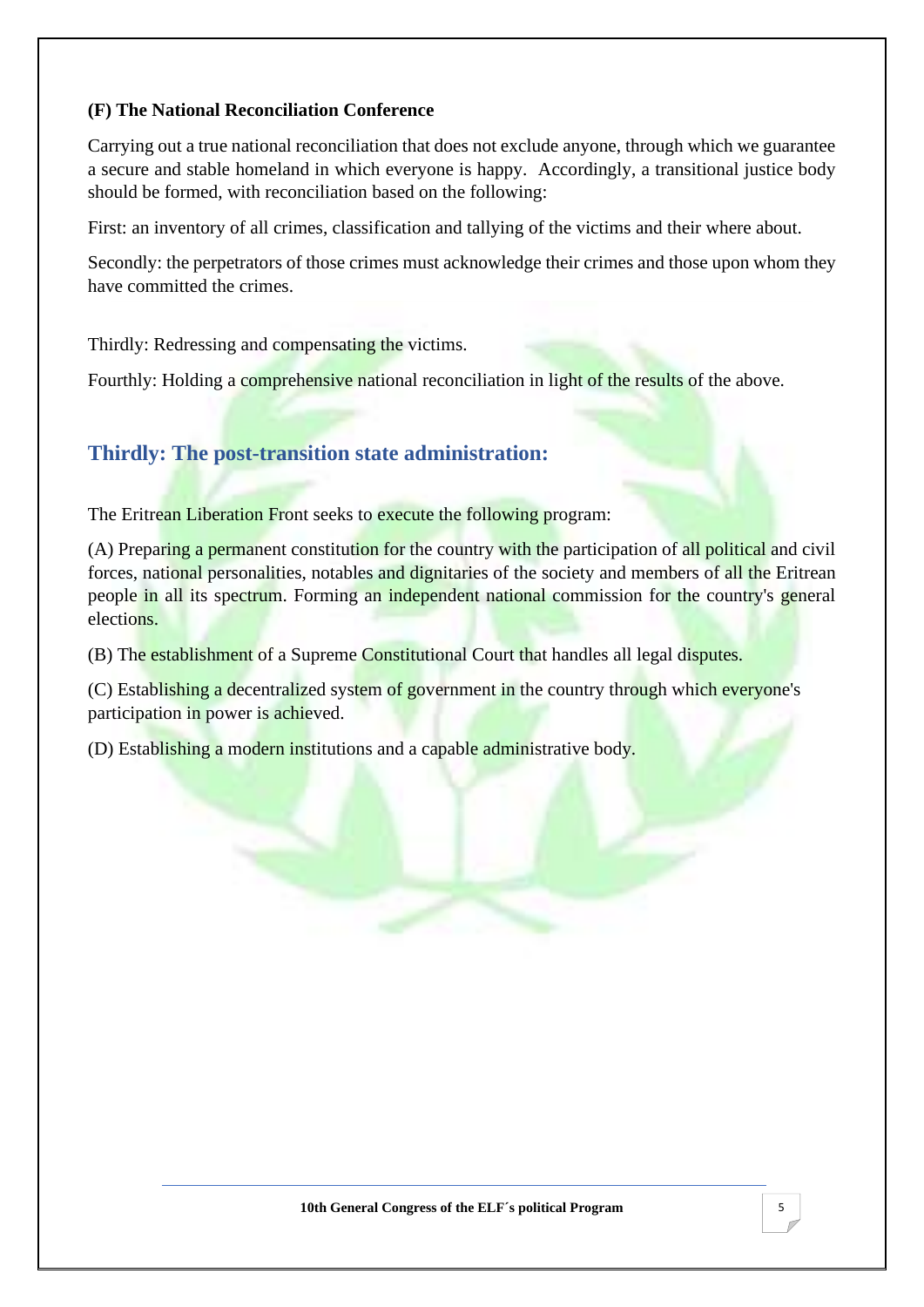# Chapter three: the economic sphere

<span id="page-9-0"></span>The Eritrean Liberation Front seeks to create a balanced economic development that includes all economic activities at its three levels:

The productive activity, the transfer activity and the service activity.

#### **First: the primary economic activity:**

It is the productive sector: it includes agriculture, grazing, forest production, mining, wild and marine fishing.

- 1. **In the field of agriculture:** It seeks to follow the heavy farming method of intensive which is one of the modern methods that link the plant and animal production on the land which on return reduces the traditional grazing. Reducing traditional grazing that harms the environment, reduces productivity and causes other problems.
- 2. **In the field of forest production:** It seeks to conserve and cultivate forests and increase green belts.
- 3. **In the field of mining:** The front seeks a rational and beneficial investment of mineral resources as they are non-renewable sources. Conducting more geological studies and ground surveys to find out the mineral resources. Then they will estimate their quantities and invest them in a way that is beneficial to the state and the Eritrean person and allocate a percentage of production to the regions from which minerals are extracted from their territory. Thereafter follows the equitable distribution of the proceeds of those wealth.
- 4. **In the field of hunting:** The Eritrean Liberation Front seeks to legalize wild hunting and tighten its control to preserve and protect wildlife and link it then to the supervision of protection of natural reserves and forests.

As for the marine fishing which is the most important: The priority will be to invest in it in order for local expertise to diversify protein sources and then benefit from the experiences of friendly countries in investing it.

## **Secondly: The economic activity from the second level:**

It includes various manufacturing industries be it heavy, medium and light. In this regard, the Eritrean Liberation Front seeks to enable the industry in Eritrea and provide its components of energy, capital, expertise and modern technologies. It will also encourage citizens to invest financially in industries, especially in light industries ones to start with.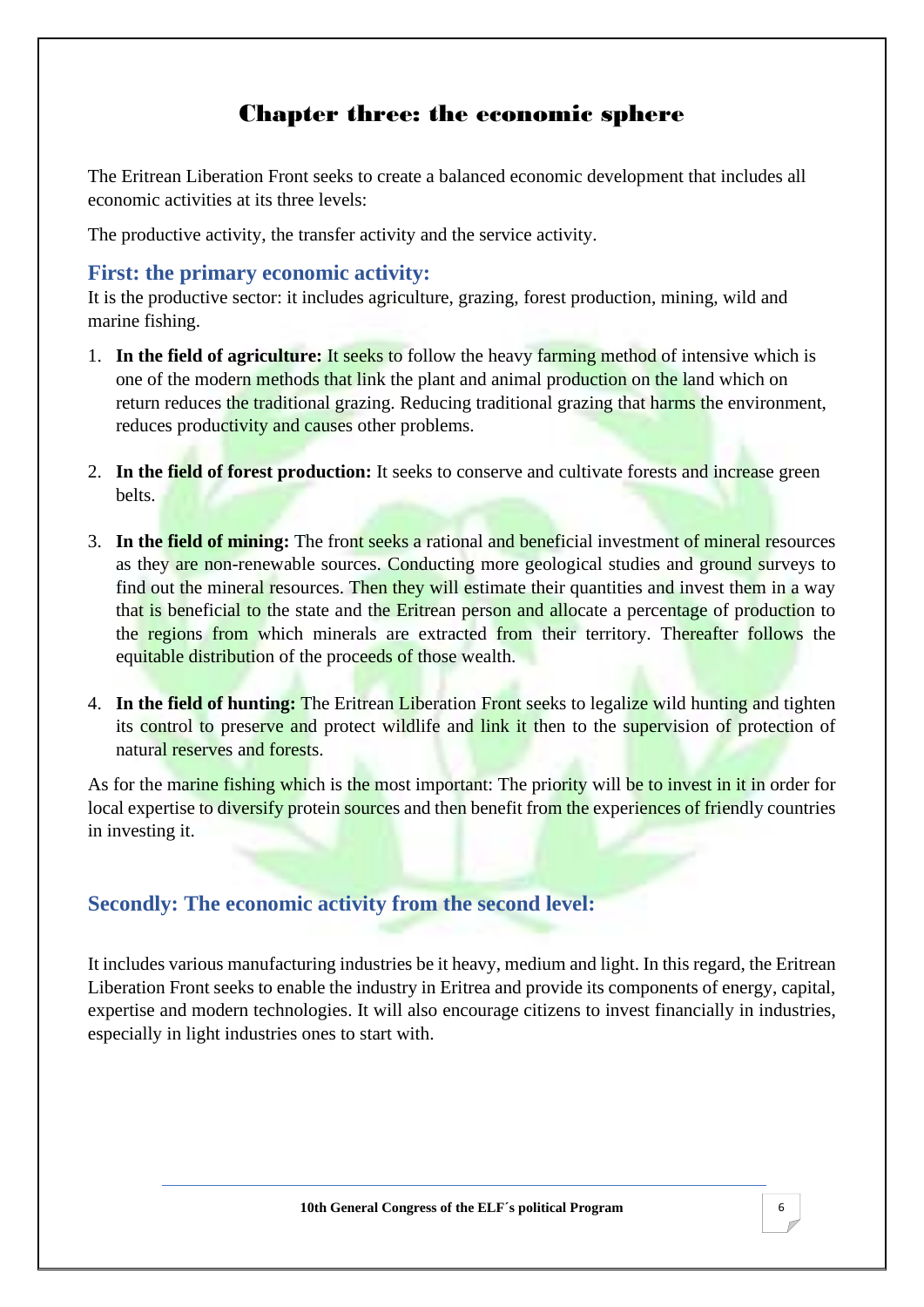The first stage and providing the necessary financing for that, especially those that rely on local raw materials such as the food and leather industries etc. Then the gradual progression towards the laying of a strong industrial base that secures the needs of the country and absorbs a workforce and eventually work hard to train and develop it.

## **Thirdly: The economic activity of the third degree:**

The sector includes related services and related activities, such as banks, public and tourism facilities, transportation, trade, infrastructures, various networks, and others.

- 1. **In the field of banks:** financial and banking policies are put in place to finance various development projects and adopt lending policies for citizens on terms and procedures that do not contradict the values of the society.
- 2. **In the field of public utilities and housing:** plans are drawn up for cities, villages, gardens, parks and the distribution of land uses, in a way that achieves balanced and sustainable development in all regions of the country.
- 3. **In the field of tourism: tallying and protecting** the archaeological sites which are scattered in many parts of Eritrea will be restricted and protected. The development of beach tourism, the construction of tourist villages, summer resorts, pedestrian lanes and water sports areas on the coast. There will also be mountain tourist villages and motels for mountain climbers and the establishment of nature reserves and their rehabilitation to receive local and international tourists.
- 4. **With regard to transportation:** The road and railway networks are rehabilitated as well as the mountain tunnels, airports and ports. Establishing an internal road network linking production areas with consumption areas and between villages and different cities. International and continental routes to neighbouring countries should as well be established.
- 5. **In the field of trade**: the front will adopt the method of free trade, with the intervention of the state to protect the producer and the consumer by enacting control legislation to fight against greed, monopoly and other devious methods.
- 6. **With regard to infrastructures**: the front will adopt a policy of building service networks such as networks of water, sewage, electricity, transportation and communications.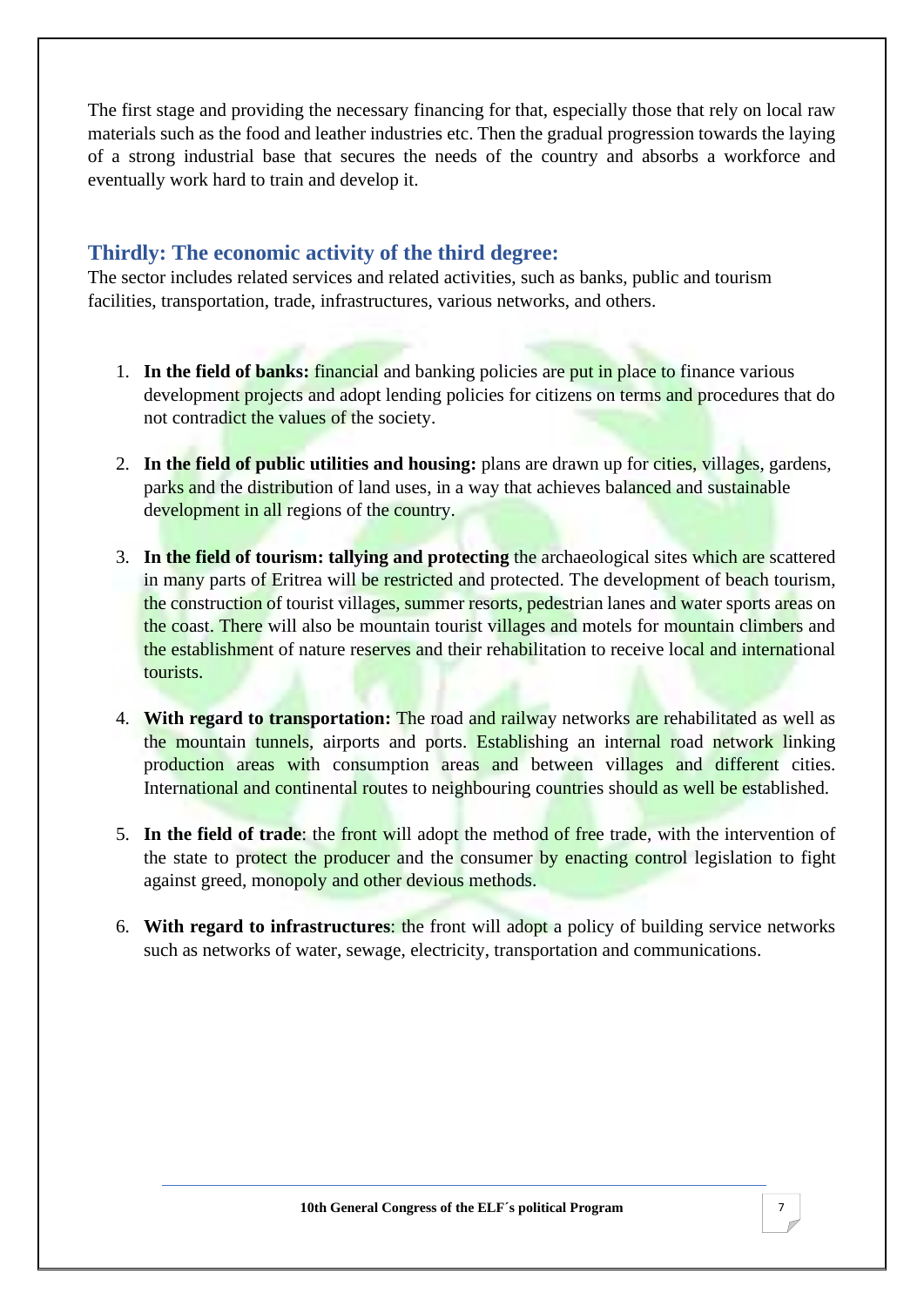# Chapter Four: The Social Sphere

#### <span id="page-11-0"></span>**First: The social welfare**

The Eritrean Liberation Front seeks to extend, expand and circulate the social welfare in the society according to the following principles:

- Protecting the society from the social distortions and deviations.
- Enacting laws and regulations organizing the social welfare to ensure real social welfare programs.
- Establishing social welfare apparatus and institutions with clear tasks to play their role competently and effectively.
- **EXECUTE:** Rehabilitating the leading and administrative cadres working in the field of social welfare to ensure the effectiveness of social welfare institutions.
- Rehabilitating and supporting groups with the special needs and their gradual integration into the society.
- Encouraging and supporting voluntary individual and group charitable social care projects.
- Establishing research and social studies centres to provide real information about the community that helps in setting effective policies and making quick remedial decisions.
- Coordination with international organizations and benefiting in return from their experiences in the field of social welfare, in a manner that does not violate the traditions and values of the Eritrean community.

#### **Secondly: The social security and the pension systems**

The Eritrean Liberation Front seeks to extend, expand and circulate the social security in the society according to the following principles:

- **Enacting comprehensive laws to ensure social gathering through the assistance of people of** expertise, as well as benefiting from the experiences of other countries in this field.
- **Establishing institutions entrusted with the task of the social security.**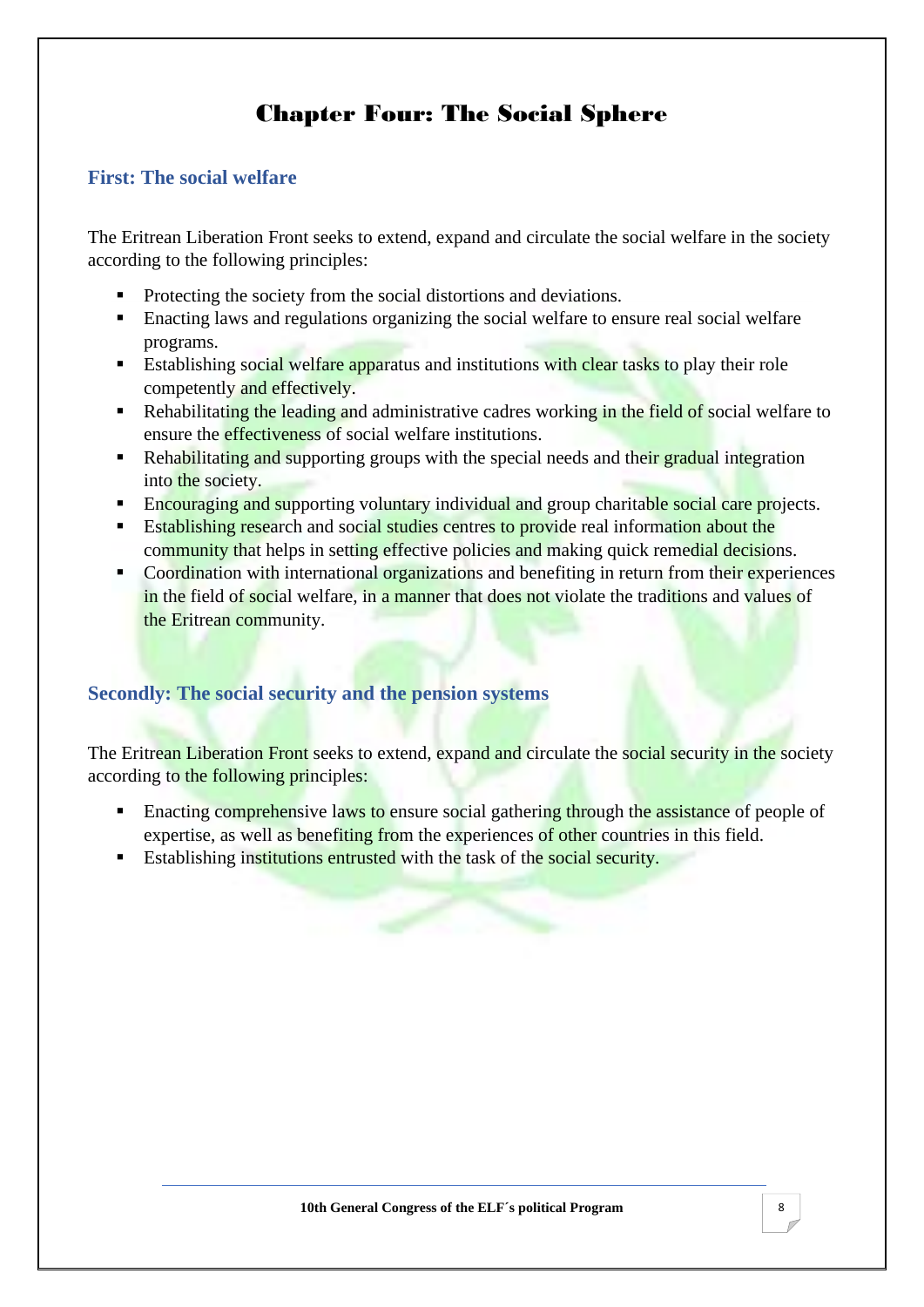- Enacting special laws on retirement and social insurance to ensure a decent life for retirees and their families.
- Establishing a pensioners' institution that will be supported permanently and entrusted with the task of looking after pensioners and their families.
- Enacting a law that preserves and invests the social insurance funds for the benefit of the workers.
- Enacting of special health insurance laws for all the citizens.
- Establishing a health insurance institution that guarantees health insurance for every citizen.
- Establishing a special institution for the unemployed to guarantee them the minimum basic necessities of their life in a manner that preserves their humanity.

## **Thirdly: The social protection**

The Eritrean Liberation Front seeks to extend social protection to the special categories in the society, expand it and circulate it according to the following principles:

- Enacting laws and legislations that regulate social protection for the following categories: The elderly, the adolescents, the beggars and the prisoners.
- **Providing the necessary support that covers the needs of these groups in a manner that** preserves their human dignity.
- **Providing private** homes for the elderly who have no family.
- Establishing special homes for the adolescent who are subjected to homelessness regardless of the cause and instead provide them with education and rehabilitation to ensure their integration into the society where they belong.
- **Establishing an institution to serve and care for the prisoners in a manner that preserves their** humanity, working to rehabilitate them behaviourally and professionally, and provide them with suitable job opportunities so that prisons turn into educational and productive institutions.
- Establishing specialized scientific research and studies centres to study the crime and the behavioural deviations and suggest solutions and treatments that limit them.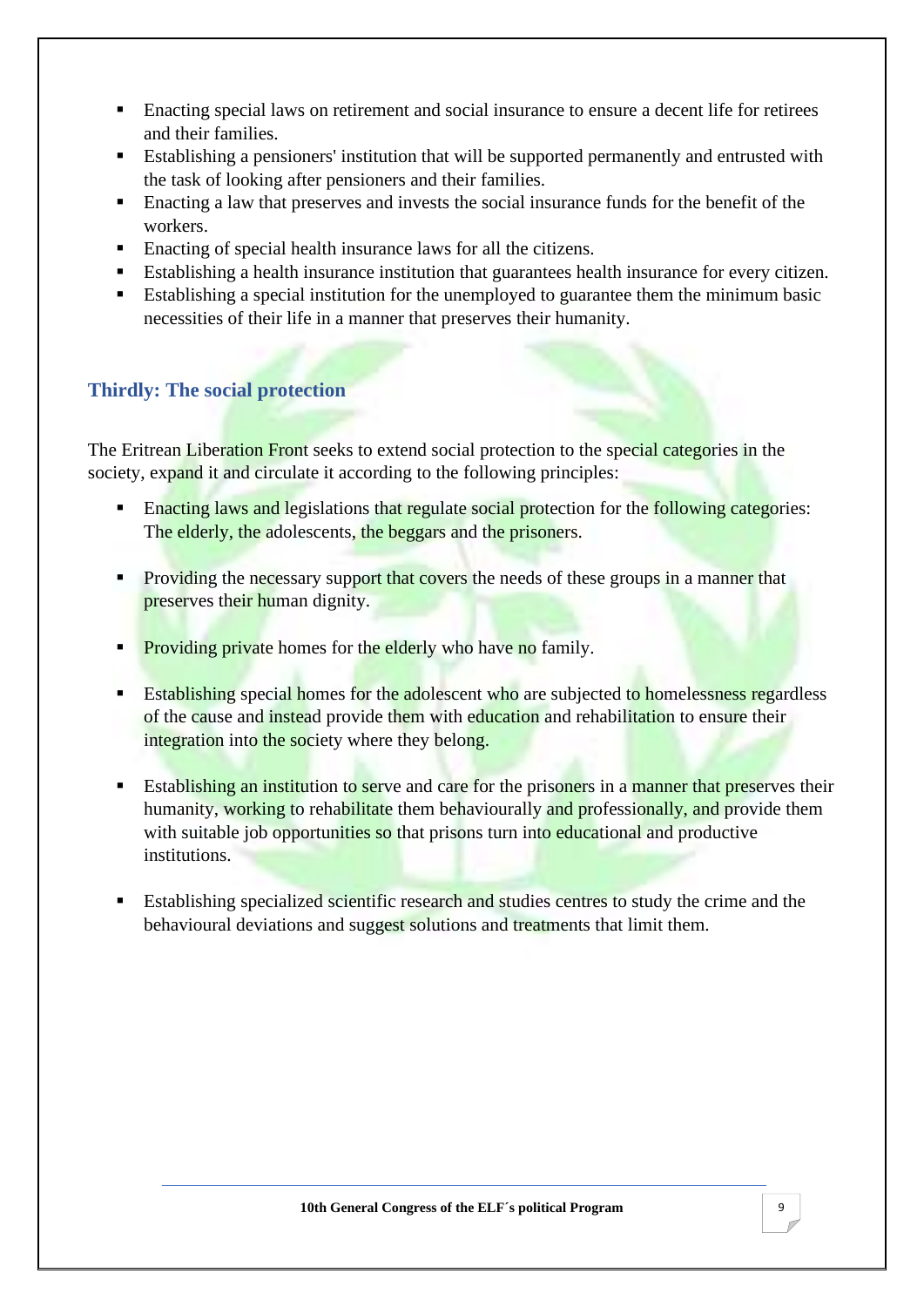## **Fourthly: The public Benefit Associations:**

The Eritrean Liberation Front seeks to activate and support the voluntary community effort in all its forms and within an integrated vision as follows:

- Enacting laws regulating voluntary community work to ensure its success.
- Facilitating the procedures for establishing voluntary community institutions.
- **Encouraging voluntary community initiatives by providing them with possible support.**
- Benefiting from the experiences of other societies in a way that suits our Eritrean society and its specificity

#### **Fifthly: The Religion**

Religions in Eritrea are considered one of the most important components of the Eritrean identity and they are protected by the rule of law and custom. Any infringement thereon should be criminalized by law. Because the essence of all religions does not differ from one religion to another. This must be emphasized on this essence and rooting it and making use of it while establishing peace and security and stability throughout the Eritrean nation.

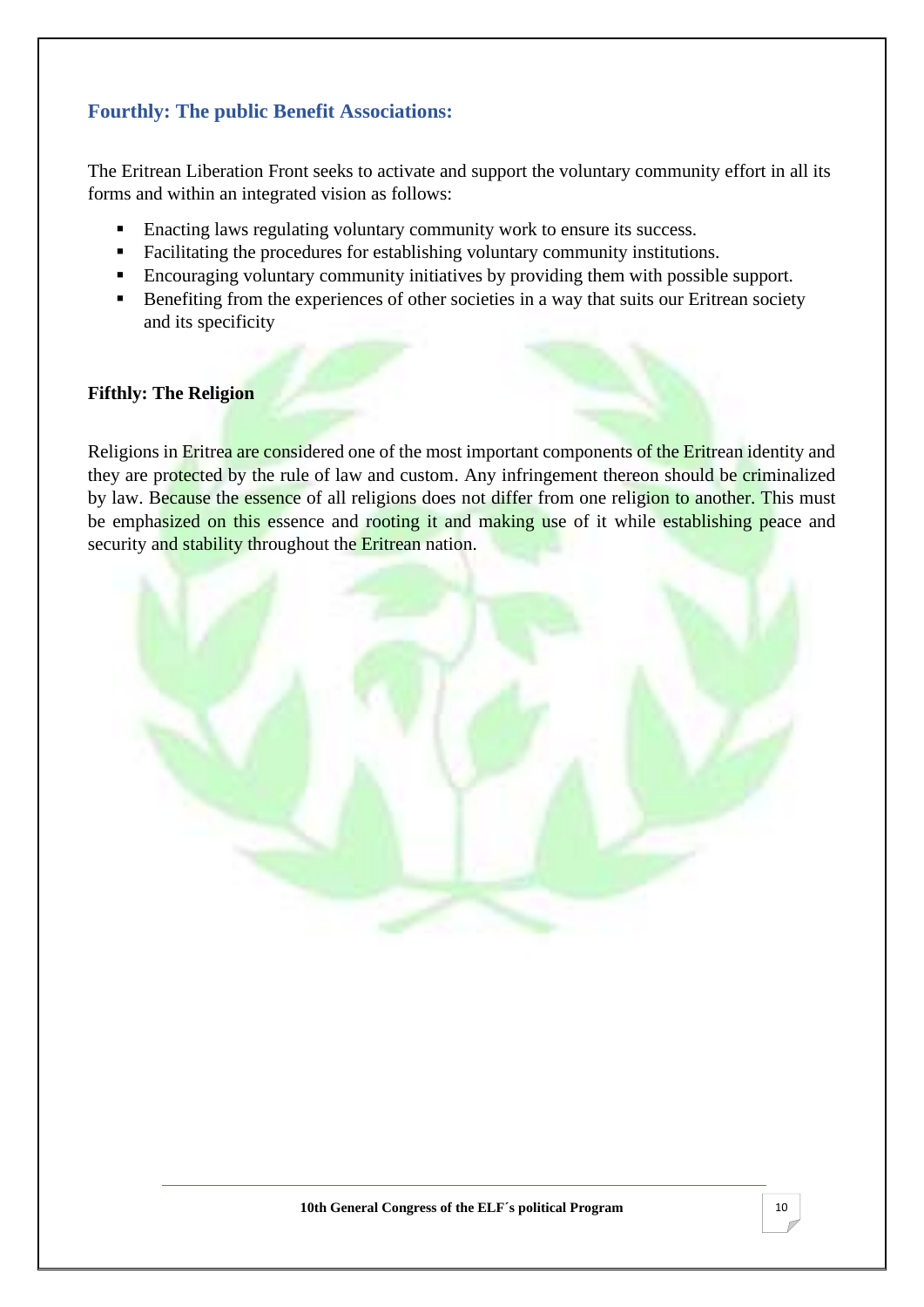# Chapter Five: The culture and the Media

## <span id="page-14-0"></span>**First: The culture**

The Eritrean Liberation Front seeks in the field of culture to achieve the following:

- Issuing legislation to achieve the goals and dimensions of the cultural policy, provided that such legislation emphasizes the national constants.
- Giving the creators, the writers, the artists and the intellectuals the place, they deserve by spreading their production and encouraging them and supporting them financially and professionally, making the work in culture an attractive work.
- **•** Upgrading the cultural level of the country by stimulating the cultural movement.
- Paying due attention to the heritage and purification of impurities and distortions suffered.
- **Example 1** Setting a policy to protect the national monuments, turning them into tourist attractions and introduce the new generations to the history of their country.
- Construction of cultural infrastructure facilities such as theatres, cinemas and cultural centres for children and young adults in various regions of Eritrea.
- **Organizing periodic cultural festivals and competitions in the fields of artistic and cultural** creativity to enhance and raise the status of culture in Eritrea.
- Paying due attention to the local languages and dialects as containers to preserve much of our heritage.
- **Establishing research and studies centres concerned with the heritage, as well as the** languages and dialects, and help protect them and prevent their extinction.

## **Secondly: The media**

The Eritrean Liberation Front seeks to achieve in the field of media the following:

- Working to make the primary goal of the media to spread the values of the freedom, democracy, work and responsibility, instilling the national spirit and protecting the fabric of the society.
- Working to launch a guarantee for the freedom of expression, thought, opinion and press, in a way that enhances Eritrea's unity, its renaissance, and the well-being of its people.
- Ensuring to obtain, circulate and transmit information in a manner that does not conflict with preserving the security of the country.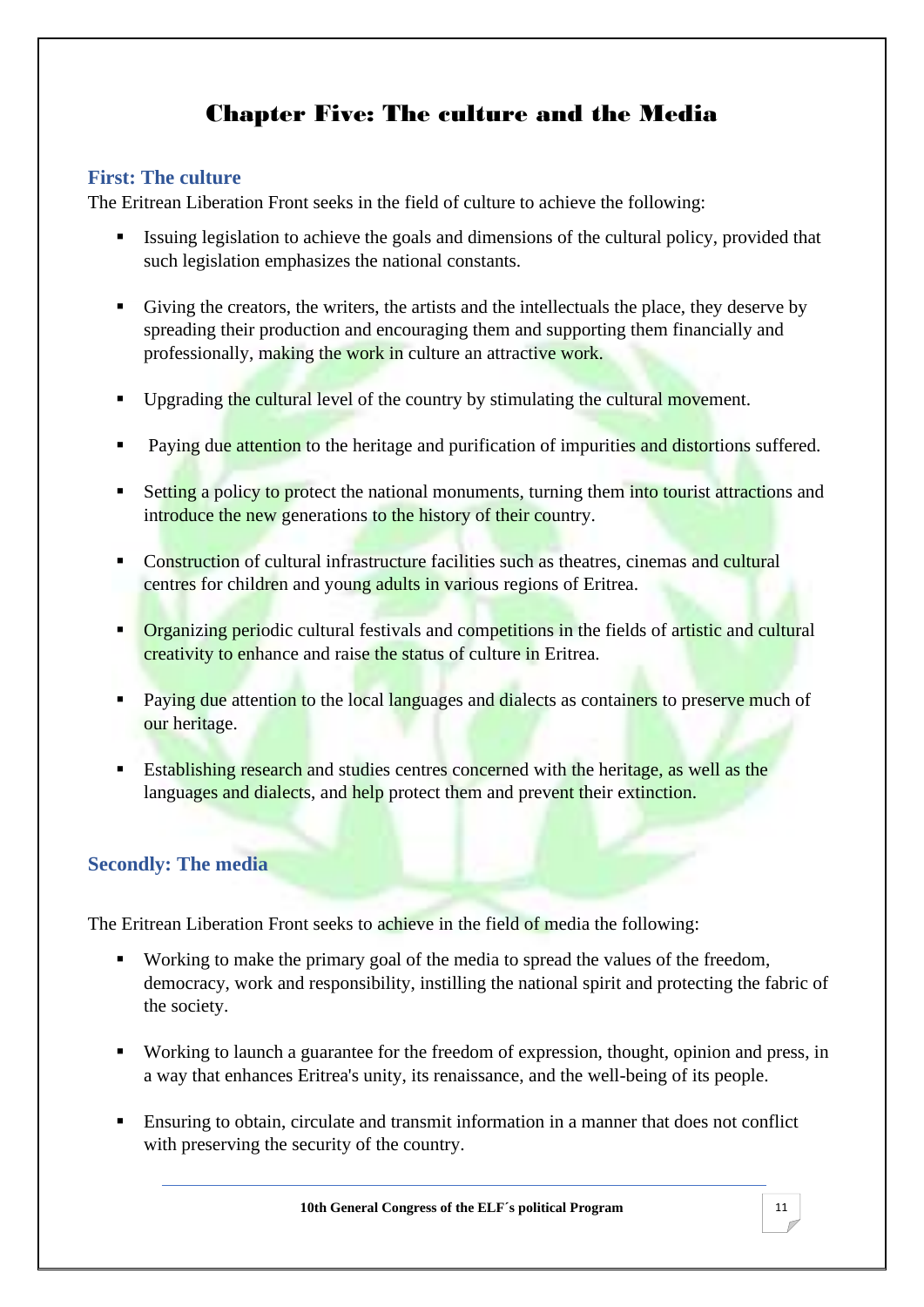- Establishing a Higher Council for the Media and Publishing; Specialized in following up the performance of all the media outlets
- Ensuring freedom of ownership of the media and publishing newspapers and magazines, and that they should not be suspended or closed except through a judicial procedure and social media guarantees.
- Facilitating all the legal and administrative procedures related to owning, issuing and managing the newspapers, the radio and the television channels, stations and electronic publications.
- **Encouraging the national capital to invest in the media fields**
- Using the media to better manage the cultural, ethnic, linguistic and religious diversity and stay away from anything that threatens the values of the social cohesion.
- Using the media to instil the ethical values, customs and traditions of our people and strengthen and encourage the shared values.
- Working to establish and adhere to a media professional honour code.
- **Paying attention to the human cadre working in the media field, qualifying it and developing** its artistic and creative capabilities so that it can keep abreast of everything new in the media science, arts and technologies.
- Caring for and developing colleges and departments of media, and setting up institutes and centres specialized in media work methods and techniques.
- **EXECUTE:** Granting all the Eritrean parties and organizations officially registered the right to establish their own media in accordance with the regulations established by the constitution. granting equal opportunities in advertising and media and publicizing its programs, especially in electoral campaigns, through the windows of the official state media.
- **EXECUTE:** Using the media to crystallize and promote balanced and sustainable development in Eritrea.
- To give all the Eritrean cultures equal opportunities in the windows of the official media.
- Working to establish and encourage cultural, social, national and literary clubs that contribute to crystallizing the national culture.
- **Ensuring that the media plays its role in introducing Eritrea and attracting tourists by** highlighting the historical areas and monuments.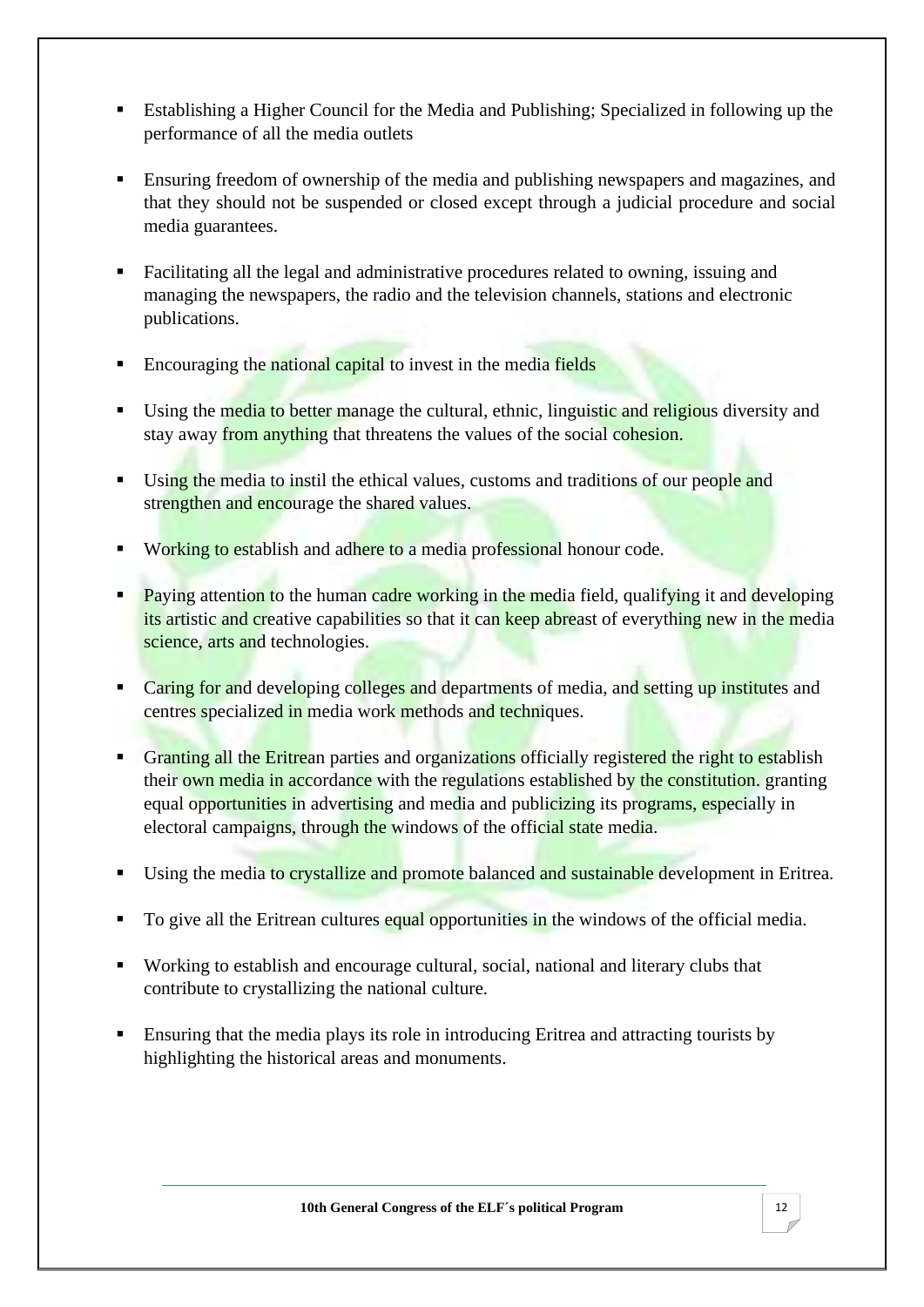# <span id="page-16-0"></span>Chapter Six: The sphere of education and the scientific research

The Eritrean Liberation Front through its educational and educational field aims that the Eritrean child is born on the values of honesty, trustworthiness respect for time, love of work and correct behaviour. As a result he will be in the future a good citizen who believes in the highest values dedicated to his country and people, armed with science and knowledge.

To instil these values, the Eritrean Liberation Front seeks to make a qualitative leap in the education and scientific research in Eritrea. This will build a qualified human force capable of investing the country's resources in a scientific manner that achieves a decent life for the Eritrean people and makes a positive contribution to the human civilization

The Eritrean Liberation Front seeks to modernize the education as follows:

#### **First: The General Education: [Primary, Intermediate and Secondary]**

- 1. The horizontal expansion in building academic, technical and vocational schools to include all parts of the country in its various regions. So that education is available to every Eritrean individual wherever he is.
- 2. To provide free education at the state's expense, without affecting the quality of education or the integrity of the school environment.
- 3. Construction of a suitable and integrated school environment, including classrooms, offices, laboratories, water and sanitation networks, electricity and other infrastructure. As well as stadiums, arenas, parks and recreational facilities.
- 4. Updating the school curricula so that it achieves educational goals and graduate cadres involved in the labour market.
- 5. Introducing modern teaching techniques to keep pace with the requirements of the times. At the same time developing teachers 'performance and educational management and applying quality standards.
- 6. The medium of instruction will be Arabic and Tigrinya languages in the primary and intermediate stages as it was pursued in the past. But as from grade seven students from the two streams {Arabic and Tigrinya streams} merge into one class. Thereafter, English will be the medium of instruction. Therefore any school up to intermediate stage in Eritrea will consist of two streams:
	- One stream studies scientific subjects in Arabic and studying both Tigrinya and English as basic subjects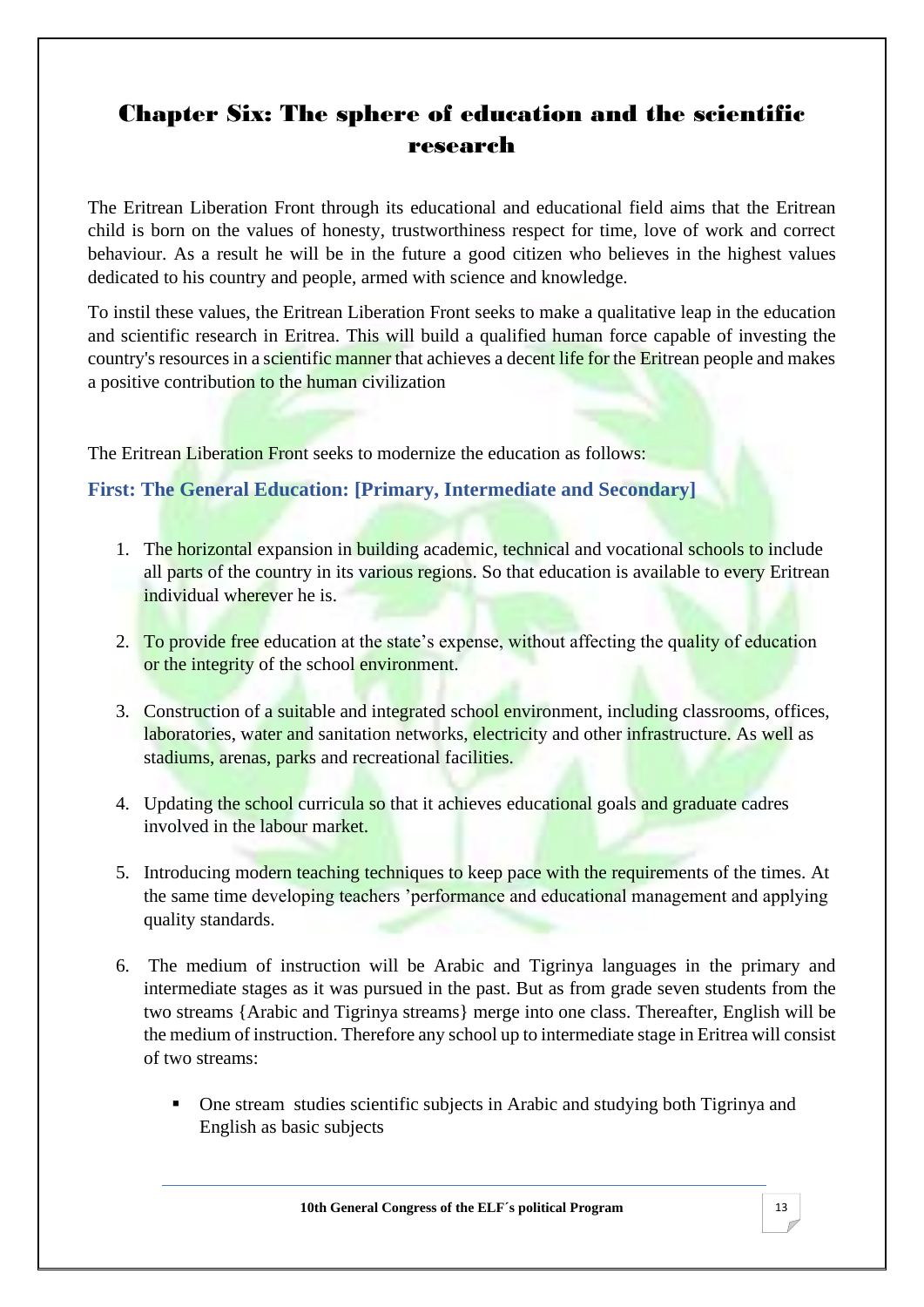The second stream studies scientific subjects in Tigrinya language and studies Arabic and English as basic subjects.

> ■ Teaching at the secondary level shall be in the English language, provided that the Arabic and Tigrinya languages are among the basic subjects.

## **Secondly: The Higher Education and the Scientific Research:**

It includes universities, higher institutes and their equivalent. Institutions from which the researchers, academicians and technicians graduate in all literary, scientific, applied and legal fields. These cadres are prepared to lead and operate the wheel of development on scientific bases and plan according to modern scientific methods and tools. This requires:

- 1. Establishing modern universities and keeping pace with scientific developments using curricula, tools and capabilities that enable them to conduct innovative scientific research.
- 2. Modernizing the University of Asmara and providing it with various buildings, networks, infrastructure, and transportation facilities.
- 3. Establishing universities in the provincial cities so that competencies do not accumulate in the capital region .It also needs to establish scientific departments and curricula so that the region's natural and human resources are studied to link education and scientific research with the development process.
- 4. Allocating an adequate budget for the scientific research and development, and provide tools such as laboratories, workshops, computers, and software, and train the technicians working on them.
- 5. Establishing medium technical schools and vocational training institutes to meet the country's need for the skilled workers and technicians in various specializations such as mechanics, electricity, carpentry, building, construction, plumbing, and others.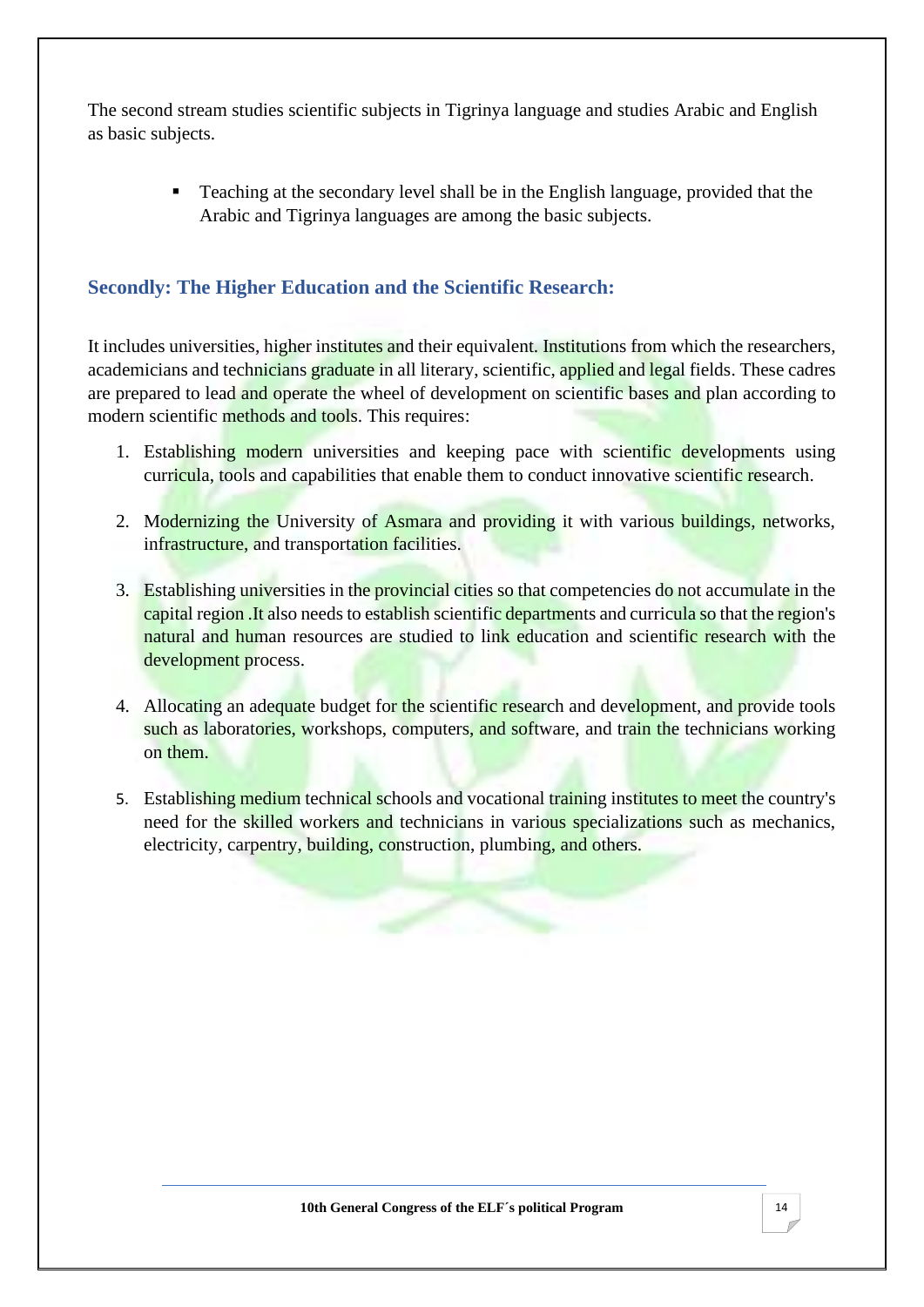#### **Thirdly: The private and the special education:**

The private education is a type of education that parents feel obliged to fulfil by teaching their children special sciences such as religious sciences. The parents will pay for some of the education expenses. Likewise, private institutes and schools differ from special schools in that they offer free education. This free education is guaranteed by private organizations and donations from the people of the country who are financially capable.

As for the special schools, they are schools established by individuals or groups for the purpose of investment. However the curriculum of the Ministry of Education is taught in addition to other materials that distinguish these schools from government schools for the purpose of attraction or excellence. These schools are different from other schools in offering live languages, [is a written native language] computers, Uc Mas [is a unique scientifically proven brain development program designed for children and young people] and others, all for a tuition fee that the Ministry's determines its highest ceiling.

Both the private and the special education are conducted under the supervision of the Ministry of Education, for which it has its own department for monitoring, supervision and guidance.

With regard to this type of education, the Eritrean Liberation Front seeks to encourage private and special education to perform an educational mission that complements the curriculum of the Ministry so that:

- 1. That religious institutions, academies and religious schools should come under the supreme religious establishment of every religion.
- 2. The special schools come under the Ministry of Education in terms of supervision, evaluation and monitoring.
- 3. Students in the private and special education can apply to universities and higher institutes provided they meet the conditions for admission to them.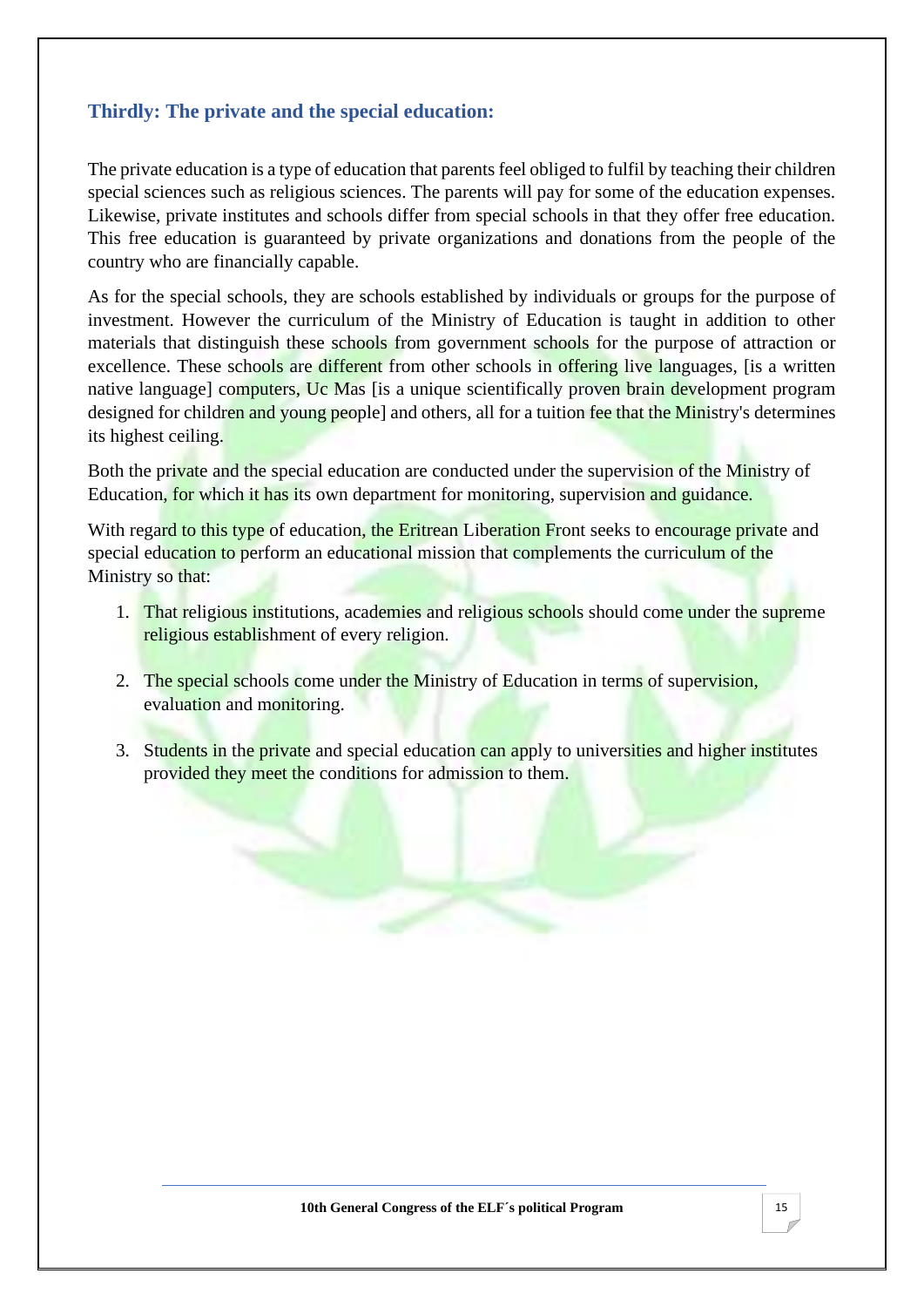# <span id="page-19-0"></span>Chapter Seven: The sphere of the research and the studies

## **First: during the struggle against the dictatorship**

The Eritrean Liberation Front seeks to establish a centre for research, studies and documentation that includes the researchers, scholars, university professors and experts in various fields. The objectives of the centre are summarized in:

- 1. Gathering the historical information and documents to write the history of the Eritrean revolution against the foreign colonialism. Focusing in the first stage on the history of the Eritrean Liberation Front and its long struggle against the Ethiopian colonialism. Then against the racist dictatorship that stole the independence of the Eritrean people and imposed its gang domination across the country
- 2. The centre will work to translate the literary, cultural and scientific production of the Eritrean writers to bring the hearts of readers of the two official languages in Eritrea close to each other and to let each of them know what his fellow countryman is writing in the other language. Likewise, the front's literature, publications, and editions of the centre itself will be translated in either of the official languages.
- 3. The centre will be an advisory body to the Front. It will also be a cultural and media interface for the Front and a reference for the satellite channels, news agencies and researchers in these fields.

#### **Secondly: After the fall of the dictatorship regime**

After the fall of the regime and the return of the centre to Eritrea, it will become a centre for the strategic research and studies. It will be independent from political parties and organizations and will work with complete neutrality from internal affiliations and it will add to its tasks in-depth historical studies, geopolitical research and international relations .It will be a consultative body for decisionmakers in the strategic issues. Other specialized centres should branch out from it, working according to its plans and strategies such as: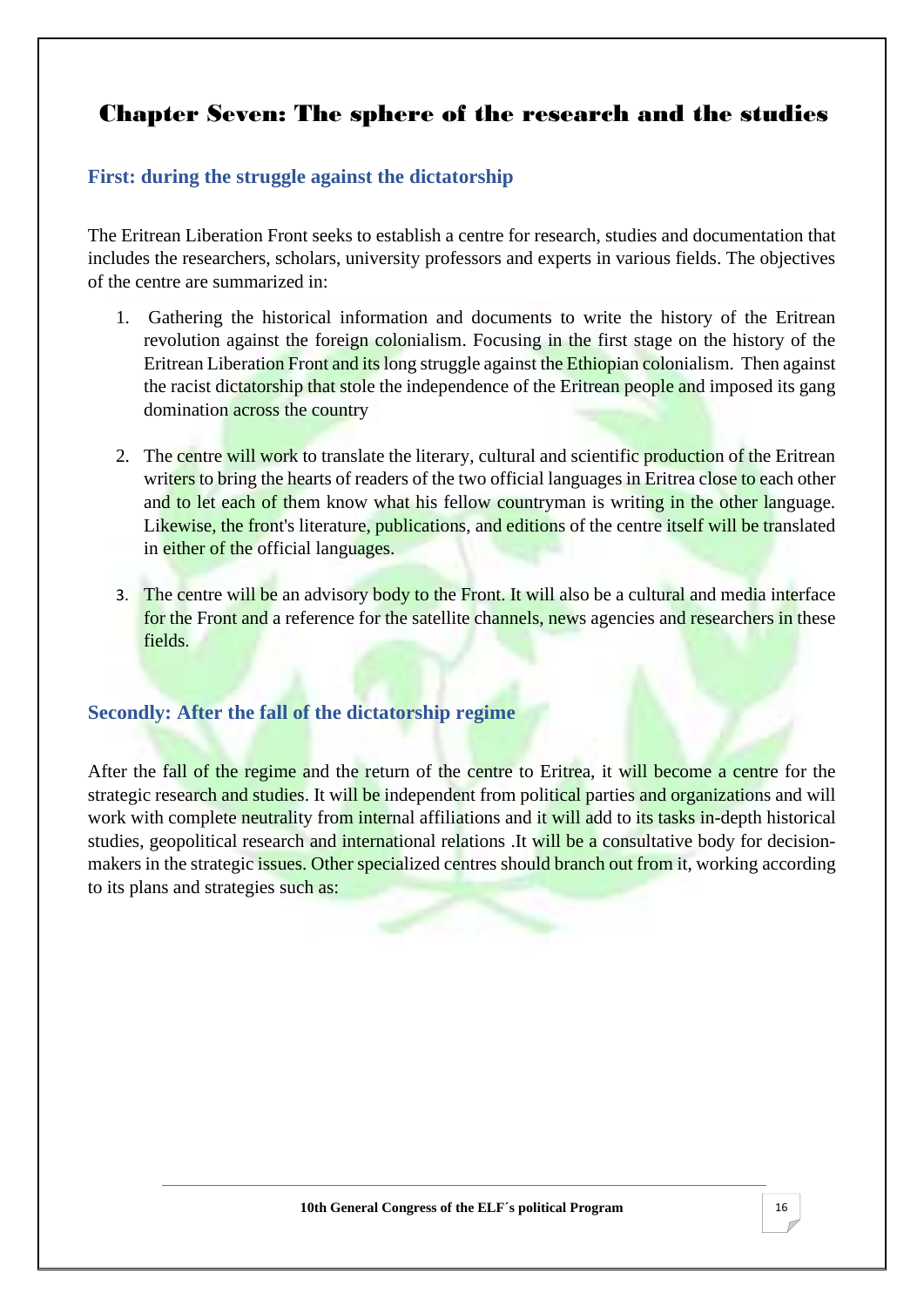#### **1. The Information and the Documentation Centre:**

It specializes in the population surveys, the home statistics, the vital statistics, the workforce statistics, the agricultural and the industrial statistics, and the port, the airport, crossings and other statistics.

#### **2. The natural meteorology centre:**

The centre will conduct ground studies (geological and geomorphological) and will monitor earthquakes, volcanoes, and solar energy reservoirs, metrological studies and climatic fluctuations. It will also study the coasts, islands and corals. In addition it will study the natural disasters such as the droughts, the locust outbreak plague and the state of the vegetation status, the water conditions and others.

To conduct such studies, the centre will need financial resources from the state because it is expensive. It will need as well expertise, tools, time and effort, but it will give the decision-maker an autonomy in his decisions because he will possess statistics and scientific information. It is also useful for setting the development plans and the studied political decisions.

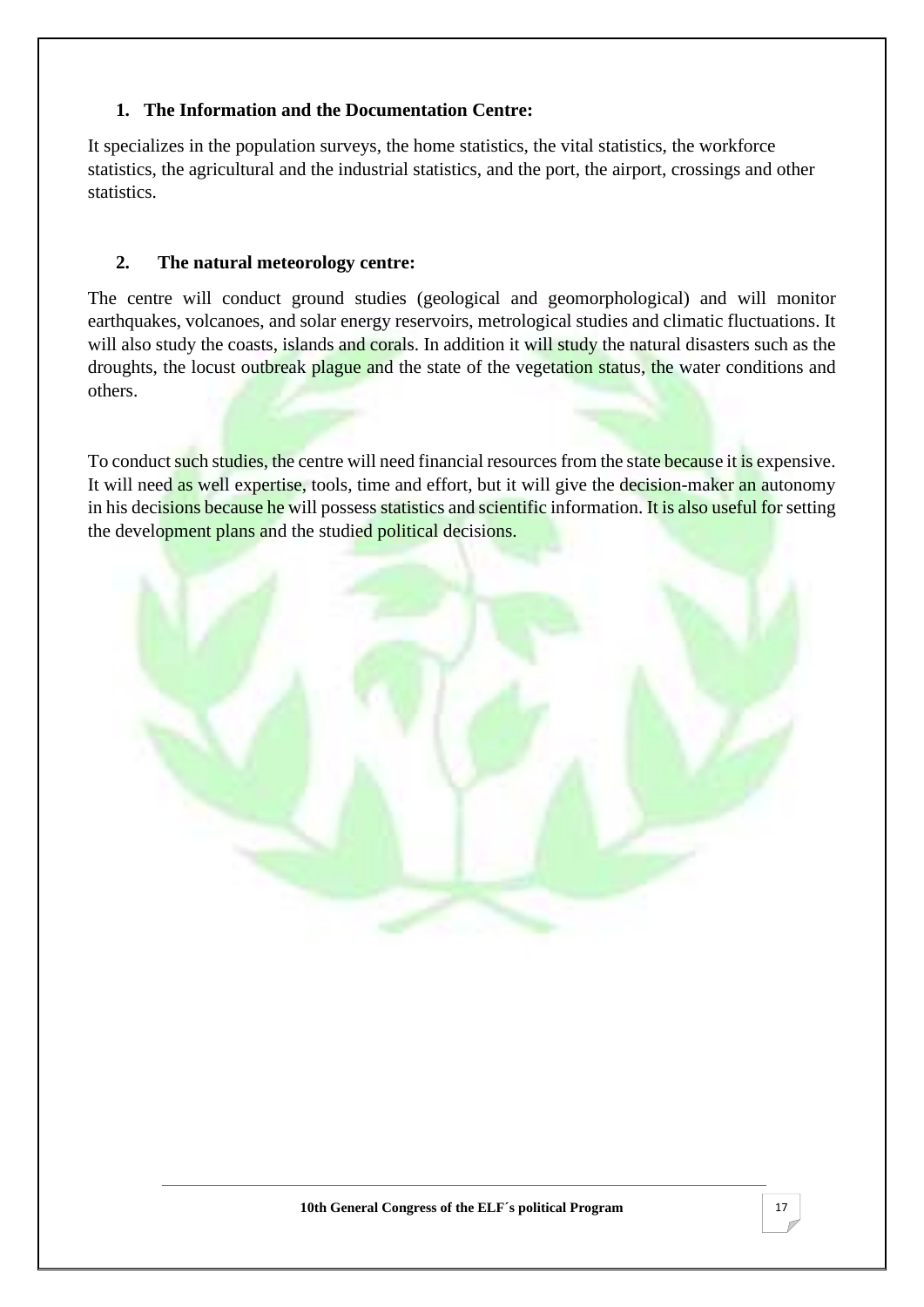# Chapter Eight: The Security and the Defence

<span id="page-21-0"></span>The Eritrean Liberation Front seeks to establish a defence and security policy based on the following pillars:

- Professional armed forces and security services
- The armed forces and the security services have the sole mission to defend the country and protect it from any internal or external threat.
- The armed forces and the security services are national institutions that should be kept away from partisan and regional, tribal and religious loyalties.
- The armed forces and the security services must be completely removed from the practice of politics and interference in government affairs in any way.
- The security and the police services whose prime mission is to be an honest guard for the citizens' interests and safeguard their blood, their family from sexual abuse and preserve their family wealth.

## **First: The Armed Forces**

- **Example 1** Structuring the armed forces on a national basis to accommodate all people of the country without discrimination.
- **Ensuring the neutrality of the armed forces at all levels.**
- **EXECUTE:** Developing the national spirit among the armed forces by focusing on the national culture
- Raising the efficiency of the armed forces, preparing them good preparation and developing their capabilities
- To have an absolute interest in arming the armed forces well and enhancing their ability to defend the homeland.
- Establishing military colleges and institutes to continuously raise the efficiency of the leaders and soldiers of the armed forces.
- Establishing military colleges and research centres to develop the armed forces.
- Building and developing a solid military manufacturing base to be able to fully arm the armed forces.
- Establishing a disciplined system based on objective principles and standards for promotions, awarding medals, and various material and moral incentives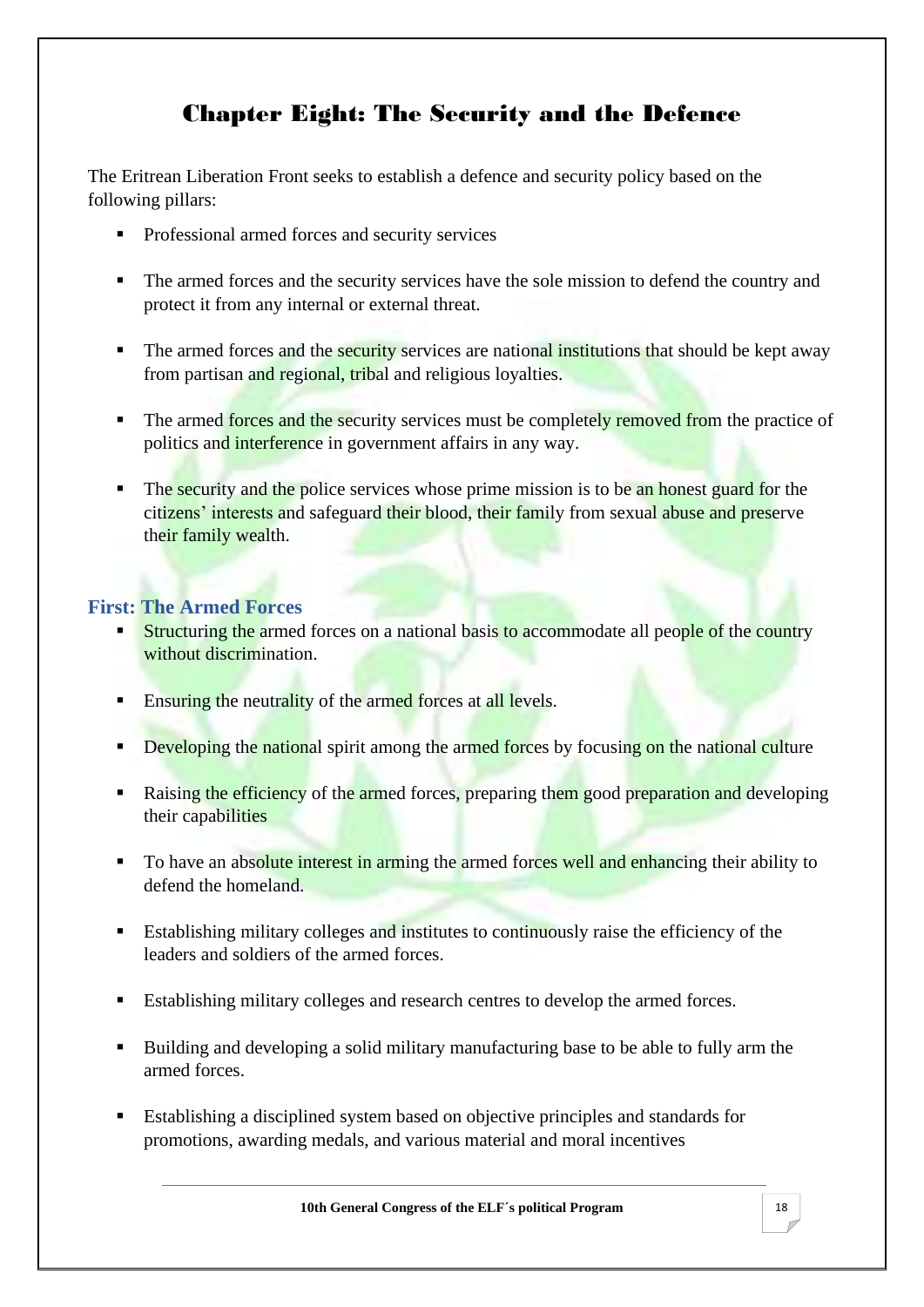- Establishing a social security fund for the armed forces to take care of members of the armed forces and their families and improve their living conditions.
- Listing the first generation and the veterans, honouring and compensating them financially and morally, and ensuring a decent life for them and their families.
- Tallying the fighters of the two periods of the armed struggle and the struggle against the dictatorship and honouring them with the honour that befits them and what they have provided and reward them with compensation and guaranteeing a decent life for them and their families.
- **Establishing a precise and disciplined system for honouring members and officers of the** armed forces, in which medals and stripes, will be in the names of the first generation and the veterans.

#### **Secondly: the police and the security services**

- **Establishing and structuring the Ministry of Interior and its police and security services on** sound national bases so that citizenship is the key to joining them.
- **Enacting laws that control the duties of the security and the police services in a manner that** guarantees the rights of the Eritrean citizen.
- Controlling the duties of the security services and organizing the process of monitoring them according to the law.
- **Example 1** Setting the necessary precautions that prevent the security services and the police from any violation or breach of the job entrusted to them.
- Enacting laws and legislations that impose cooperation and complementarity between the security and the police services and other related bodies such as the judiciary and the prosecution
- Establishing a social security fund for the police and the security services to take care of its members and their families and improve their living conditions.
- Establishing a precise and disciplined system for promotions and honours of the police and security personnel, in which medals and stripes will be in the names of the first generation and the veterans who joined the revolution from the ranks of the Eritrean police.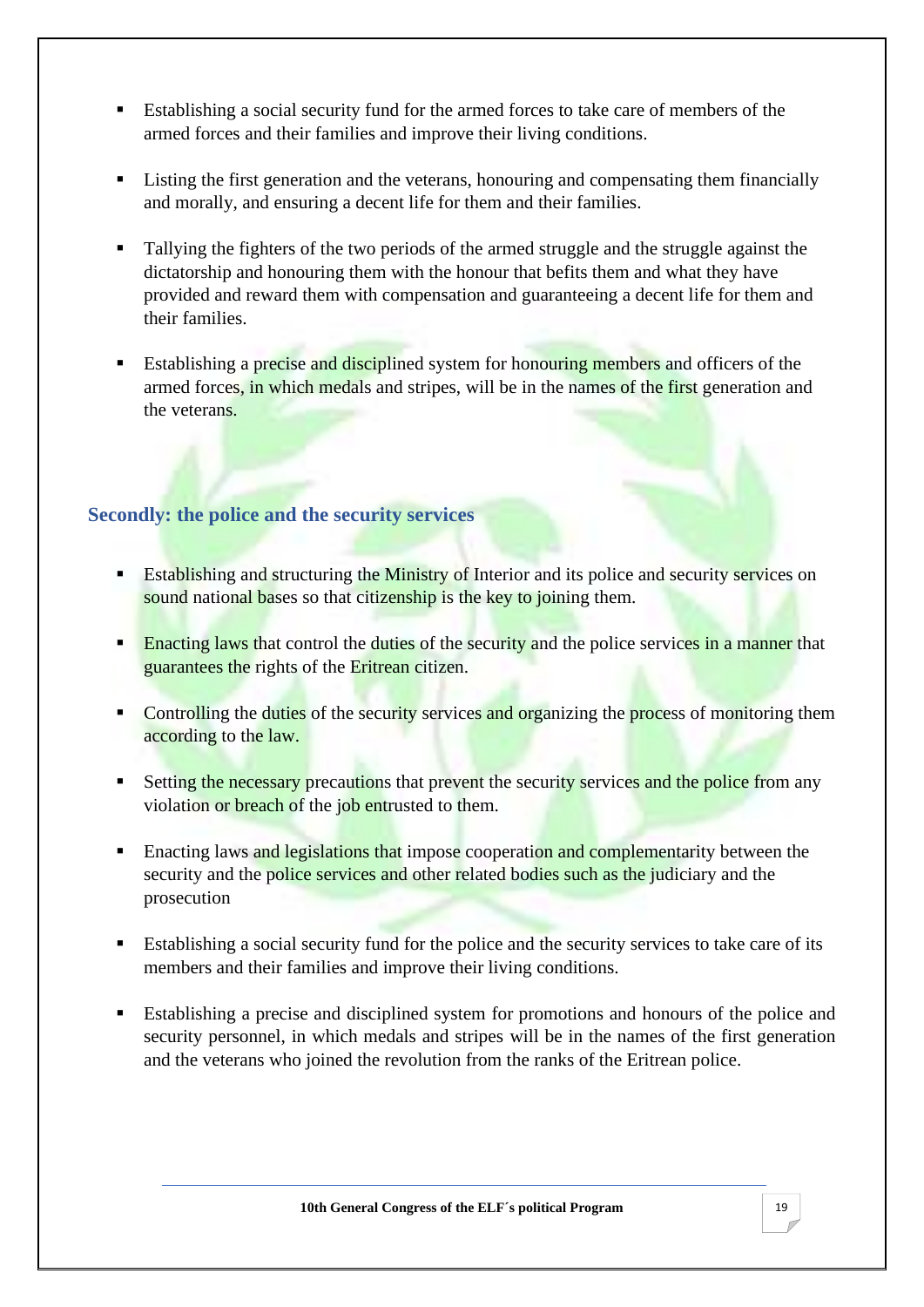# Chapter Nine: The External Relations

<span id="page-23-0"></span>Eritrea is located in the heart of the world. Thus an integral part of it overlooks its most important waterways. It also interacts with its regional and international variables affecting and influencing it. For this reason, the Eritrean Liberation Front seeks to make this mutual influence governed by a set of principles and values as follows:

- **•** Preserving the national sovereignty.
- Respecting the sovereignty of other countries is a basic principle of engagement.
- **Example 1** Integration between the domestic and the foreign policy is a primary goal so that the foreign policy will reflect the principles, goals and values of the Eritrean people.
- Peaceful coexistence among the peoples of the world is one of the most important principles that must prevail.
- **Example 1** Renouncing the use of violence in all its forms in international conflicts opens the way for a secure and stable world in which everyone is happy.

## **First: Eritrea's relations with its neighbouring countries**

Eritrea connects important borders with three countries directly, namely The Sudan, Ethiopia and Djibouti. It is also linked to these countries through basic human components in addition to the strong cultural ties. Within these data and objective conditions and with advanced awareness, the Eritrean Liberation Front seeks to achieve the following:

- To take advantage of all these data to establish peace with neighbouring countries.
- Building interaction and participation relations with the neighbouring countries.
- Finding economic integration with these countries in a way that achieves common interests
- Facilitating the movement of the shared components, in order to preserve their communication with their families on both sides of the border.
- Facilitating trade with the neighbouring countries in a way that benefits everyone.
- Establishing joint projects with those countries that benefit the joint components.
- Enacting laws and signing security agreements to serve the relationship with the neighbouring countries.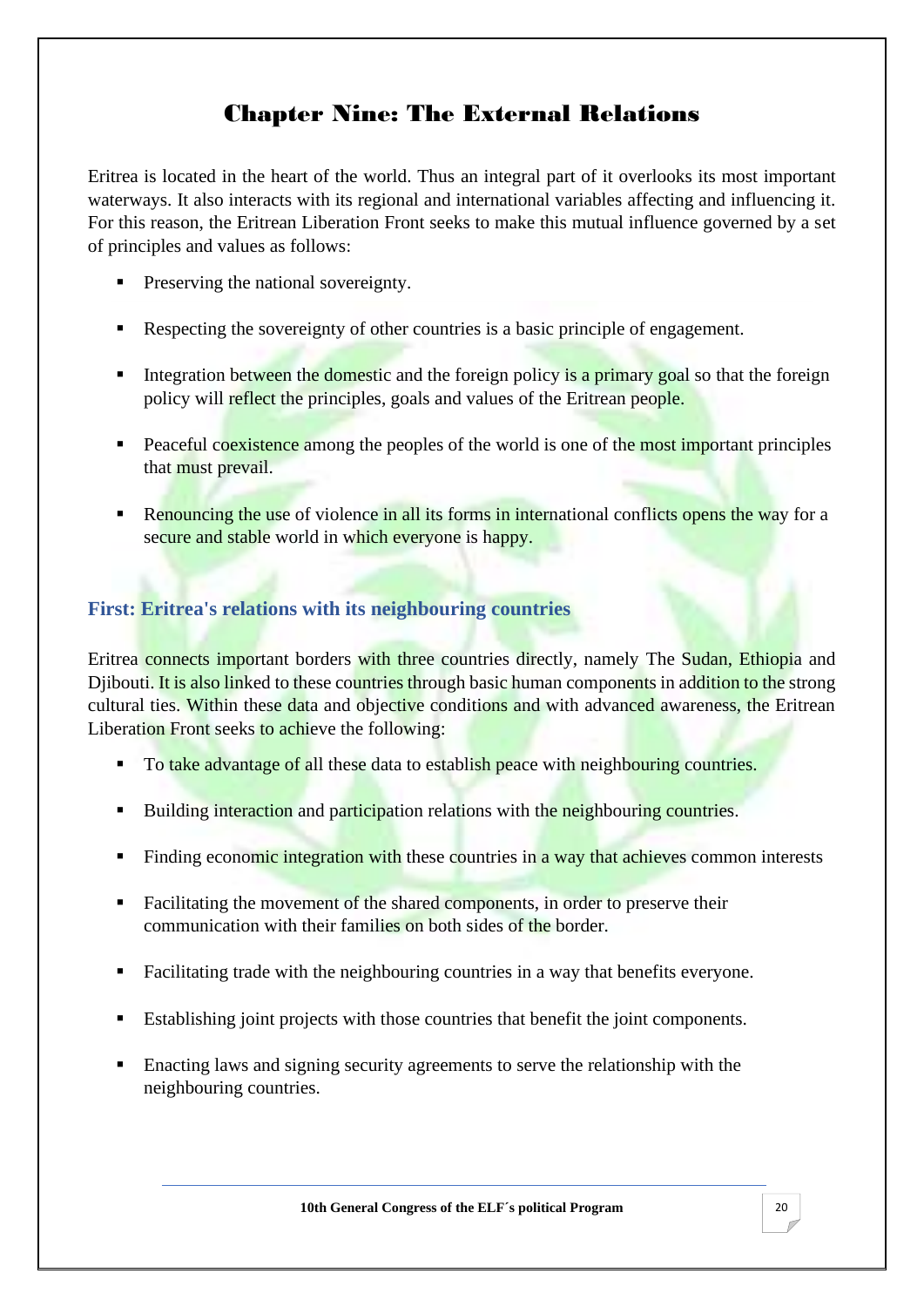## **Secondly: The relationship with the countries of the region**

#### **1. Eritrea and the countries of the Red Sea Basin:**

The important and vital strategic location of Eritrea on the Red Sea and its supervision of its southern entrance (the Bab al-Mandeb strait) has gained it great importance. The Red Sea is one of the most important international shipping lanes. It provides the regional and the international powers with access to the Mediterranean Sea in the north and the open ocean in the south. Through it, more than half of the world's oil is transported, and several other countries share with Eritrea the views of it in its east and west.

Because Eritrea is an important country in the Red Sea that influences and is affected by what is happening in it, the Eritrean Liberation Front seeks to achieve the following:

- Eritrea will play a fundamental role in making the Red Sea a safe region and a global corridor from which all countries of the world can benefit through coordination with the countries bordering it.
- **Example 1** Eritrea will seek to find an umbrella that brings together all the countries of the Red Sea basin, aiming to create a common ground between them and to coordinate their positions in a manner that preserves the security of the Red Sea.
- **Example 1** Signing the agreements that protect the right of every country to use the sea and benefit from it economically
- **Example 1** Signing the agreements that neutralize the Red Sea from polarizations and international conflicts, in order to preserve its security.
- **Example 1** Seeking to find joint economic projects to serve the Red Sea Basin and strengthen the relationship between its countries.

#### **2. Eritrea, IGAD countries and the African Union**

The Eritrean people have long suffered from the neglect of the Organization of African Unity (which later became the African Union). Its clear negative positions regarding the right of the Eritrean people when they sided under the Ethiopian influence alongside the successive Ethiopian regimes. Thus, the successive regimes committed against our people the most heinous crimes. As a result of all of this, the Organization of African Unity was one of the reasons that led to the delay of Eritrea's independence for thirty years. However, the Eritrean people unforgettably, had bypassed all those negative attitudes and opened a new page with the African Union. Therefore Eritrea became a member of the African Union.

The Eritrean Liberation Front seeks Eritrea to play its positive role in both IGAD and the African Union as follows:

**10th General Congress of the ELF´s political Program** 21